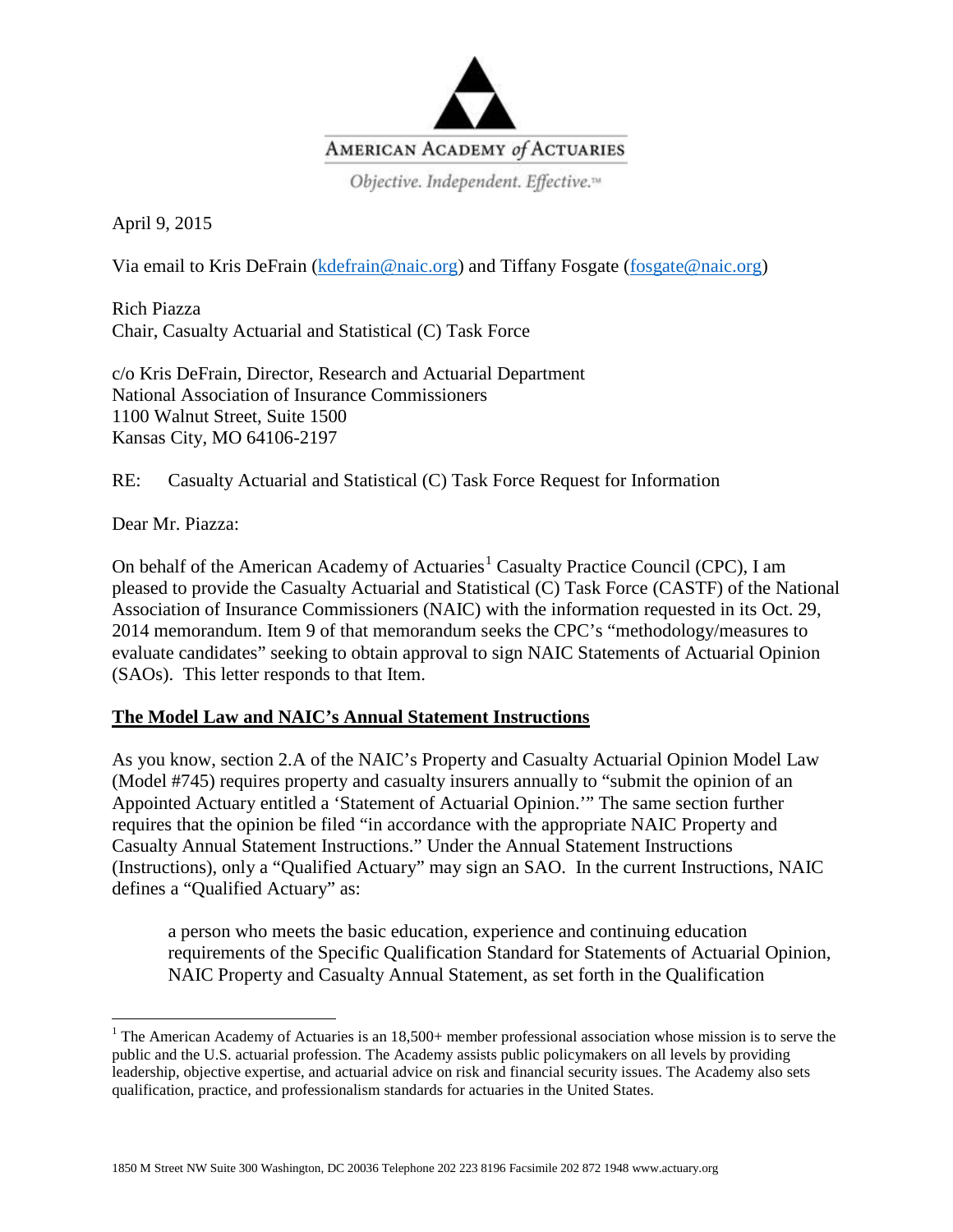Standards for Actuaries Issuing Statements of Actuarial Opinion in the United States, promulgated by the American Academy of Actuaries, and is either

- (i) A member in good standing of the Casualty Actuarial Society, or
- (ii) A member in good standing of the American Academy of Actuaries who has been approved as qualified for signing casualty loss reserve opinions by the Casualty Practice Council of the American Academy of Actuaries.

Under clause (ii) of the Instructions, NAIC permits Academy members who are not members of the CAS to sign NAIC SAOs only if approved to do so by the CPC.

The CPC has a specific and comprehensive process by which it assesses the qualification of Academy members pursuant to Section 3 of the USQS (defined below) seeking approval to sign NAIC Property & Casualty SAOs under clause (ii) of the Instructions. The CPC reviews each applicant's materials thoroughly and carefully.

## **The CPC Review Process under Clause (ii) of the Instructions**

The CPC process consists of the following steps:

- 1. **Submission of application**, which includes:
	- a. **Definition of scope of qualification recognition requested**
		- i. Lines of business
		- ii. Companies
		- iii. Time duration

## b. **Documentation of Relevant Education**

- i. Description of means by which applicant meets education requirements as set forth in the General Qualification Standard and the Specific Qualification Standard of the Qualification Standards for Actuaries Issuing Statements of Actuarial Opinion in the United States (USQS) promulgated by the American Academy of Actuaries.
- ii. The education requirement includes the provision of a signed statement from another actuary who is qualified to issue NAIC P&C SAOs documenting the candidate's personal knowledge of the syllabus topics (policy forms and coverages, underwriting and marketing; principles of ratemaking; statutory insurance accounting and expense analysis; premium, loss and expense reserves; and reinsurance).
- iii. Applicant must certify that he/she has reviewed CAS Statements of Principles, applicable Actuarial Standards of Practice (ASOPs), and Academy Practice Note on SAOs on P&C Loss Reserves, and that, if approved, applicant will adhere to applicable ASOPs. As applicants are Academy members, they must adhere to the Code of Professional Conduct and the USQS as is required of all MAAAs.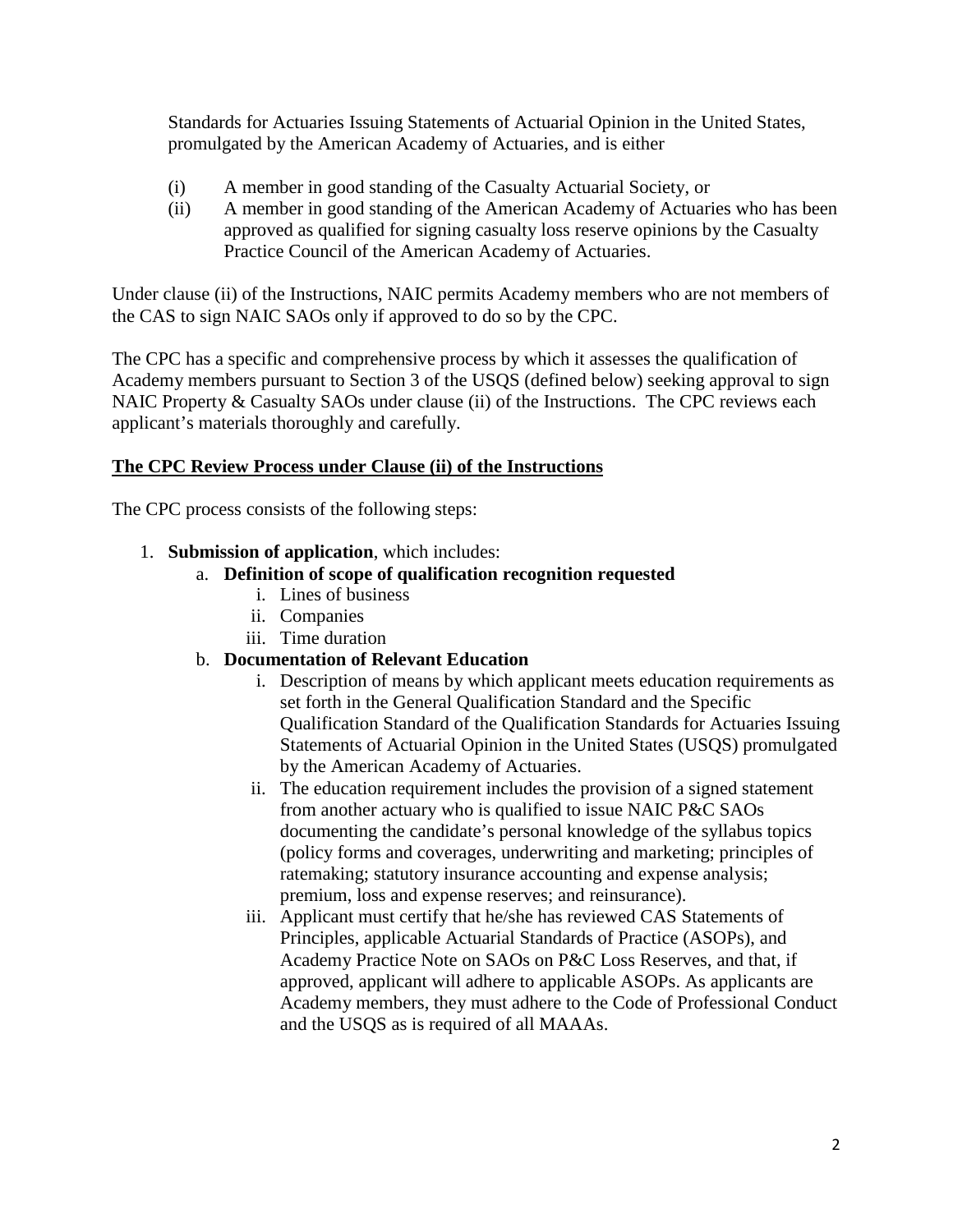## c. **Documentation of Relevant Experience**

- i. Description of three years of **recent, relevant actuarial experience** that satisfies the experience requirement of Specific Qualification Standard of USQS.
- ii. The **experience requirement** includes the provision of a signed statement from an actuary who is qualified to sign NAIC P&C annual reserve opinion statements who has reviewed the applicant's work for at least three years of the applicant's total experience.
- iii. **Past Opinions and/or Certifications:** The candidate is invited but not required to submit past loss reserve opinions and/or certifications as evidence of recent, relevant actuarial experience to demonstrate qualification to the CPC. The CPC will accept redacted material but will not accept proprietary or confidential material.
- iv. **Opinion Signing in Past Ten Years:** The candidate is asked to advise the CPC whether he or she has signed a P&C opinion over the past ten years. If so, and if permitted by law, the application should identify the company, the circumstances, and the source of approval obtained to sign such an opinion.
- d. **Documentation of Continuing Education**
	- i. Candidates are asked to provide continuing education records demonstrating their compliance with the USQS-mandated amount and type of **continuing education** over the past two years.
	- ii. Applicant must **certify that he/she has reviewed and complied with continuing education requirements set forth in the USQS for the relevant time period**.
- 2. Submissions are received and reviewed for completeness by the casualty policy analyst, then forwarded to the casualty vice president for further assessment for completeness.
- 3. The CPC or a subgroup thereof meets (telephonically or in person) to discuss application and review materials. Group initially determines whether application is complete or additional information is required.
- 4. The process usually takes 30-90 days, depending on completeness of initial application and any matters that need clarification.
- 5. The CPC makes a decision on the application. Its procedures provide for the following:
	- a. Approval without any limitation on scope
	- b. Approval with limited scope:
		- i. Specific insurance companies and years of business
		- ii. Blocks of business (runoff only)
		- iii. Specific lines of business
		- iv. Specific years (applicant can reapply)
		- v. Other limitations as appropriate
	- c. Disapproval of request in its entirety
- 6. Final decision requires concurrence of two-thirds of CPC members.
- 7. Notification to applicant provided in writing; if approved, approval evinced by letter issued by CPC describing scope of approval, including any limitations. If not approved, applicant is informed of how he/she failed to demonstrate qualifications, and advised of ability to seek reconsideration.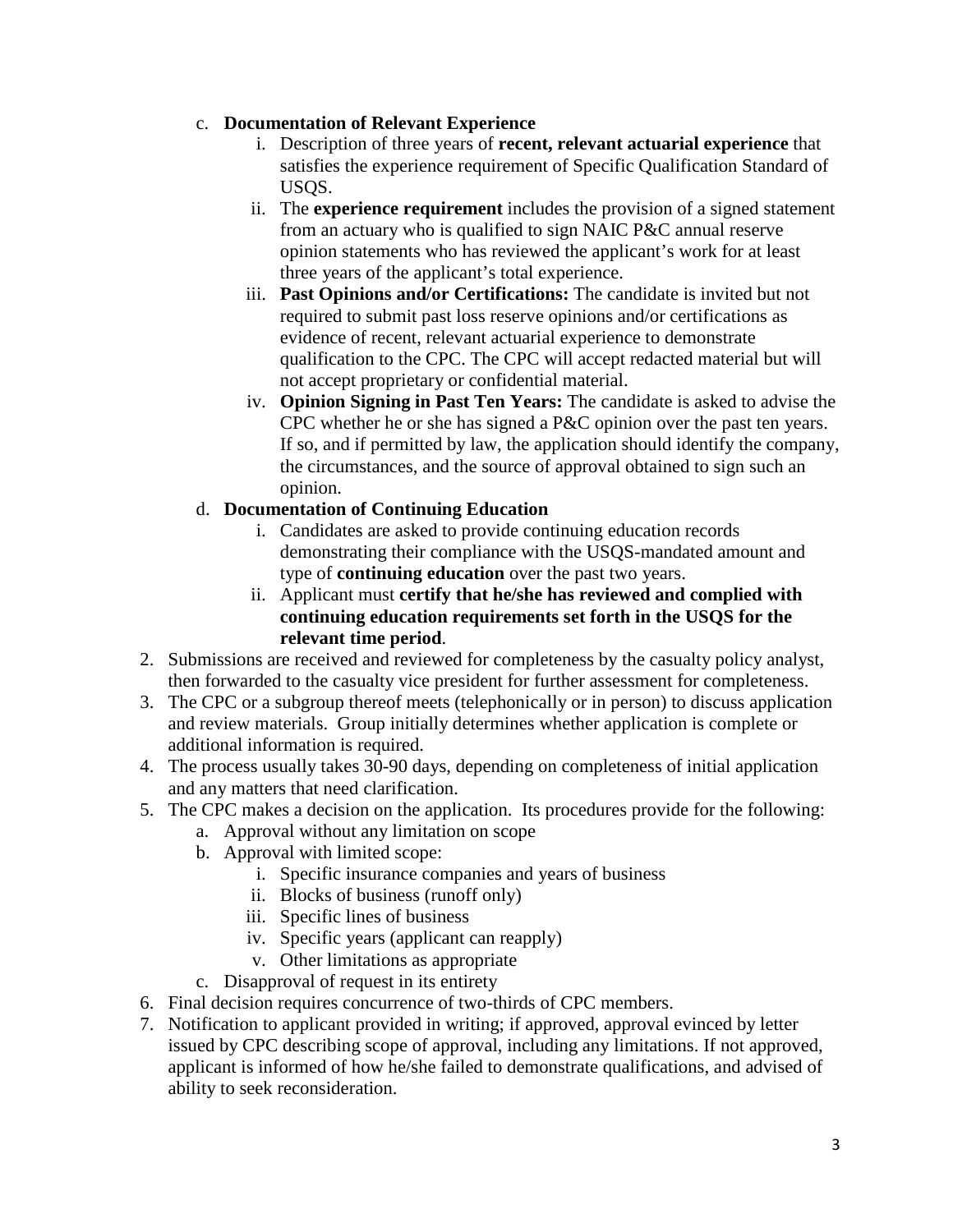The process is described in the reference materials on which candidates base their applications and which are available on the Academy's website. For your convenience enclosed with this letter are the CPC's [Application Procedures](http://actuary.org/files/publications/qualify_06.pdf) and [Timeline for Review.](http://www.actuary.org/casualty/qualify_timeline.pdf) We also direct your attention to a [presentation](http://actuary.org/files/CPC_Presentation_to_CASTF_on_CPC_Application_Procedures_8.14.13.pdf) made before the CASTF in 2013 by the CPC's then-vice president, Mike Angelina, providing an overview of the application and evaluation process.

## **Fundamental Fairness of CPC Qualification Process**

While the thoroughness and care with which the CPC completes the task assigned to it is clear from the procedures above, I would be remiss if I did not address one other issue that has arisen during the pendency of the CASTF's discussions of what determines a "Qualified Actuary" under the Instructions. Some have expressed doubt about the CPC's capacity to fairly evaluate a potentially growing number of non-CAS member actuaries who seek to sign NAIC P&C SAOs. No such doubt is warranted or supported by any evidence. The CPC's process involves comprehensive evaluation of each individual candidate's qualifications in accordance with the requirements imposed by the USQS. No single candidate or category of candidates is qualified by the CPC as having fulfilled the USQS basic education requirements by virtue of any specific educational background alone.

Additionally, the CPC's process includes a detailed examination of each individual candidate's work experience and accumulation of continuing education credit in all relevant categories. While the CPC's process allows applicants themselves to certify their completion of the requisite continuing education credit, supporting documentation is required for each candidate and category of candidates, regardless of the educational path taken. No individual candidate or category of candidates is treated or will be treated in the future any differently than any other individual candidate or category of candidates.

Finally, while the process is thorough, it is completed in a timely manner according to the procedures stated above.

On behalf of the CPC, I appreciate the opportunity to provide this important information to the CASTF and welcome further discussion on this matter. If you have any questions about our comments, please contact Lauren Pachman, the Academy's casualty policy analyst, at [pachman@actuary.org](mailto:pachman@actuary.org) or (202) 223-8196.

Sincerely,

Shawna Ackerman, MAAA, FCAS Vice President, Casualty Practice Council American Academy of Actuaries

Enclosures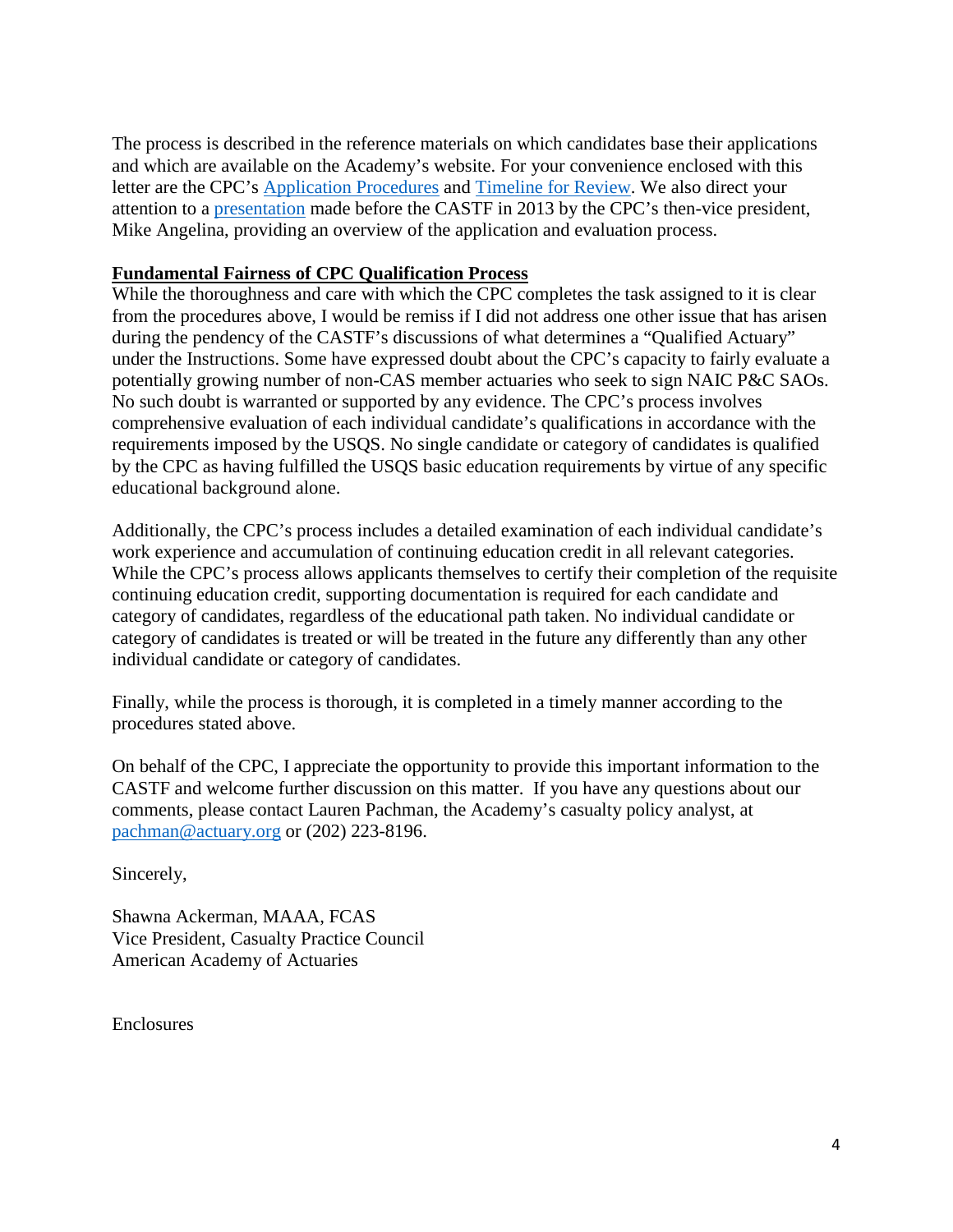

## **Procedures for Review of Qualifications for Signing NAIC Property and Casualty Annual Statement Loss Reserve Opinion**

The Instructions to the National Association of Insurance Commissioners (NAIC) Property and Casualty Blank define a "qualified actuary," for purposes of signing a Statement of Actuarial Opinion on loss reserves for the NAIC Property and Casualty Annual Statement as "a person who meets the basic education, experience and continuing education requirements of the Specific Qualification Standard for Statements of Actuarial Opinion, NAIC Property and Casualty Annual Statement, as set forth in the Qualification Standards for Actuaries Issuing Statements of Actuarial Opinion in the United States, promulgated by the American Academy of Actuaries, and is either:

- (i) a member in good standing of the Casualty Actuarial Society, or
- (ii) a member in good standing of the American Academy of Actuaries who has been approved as qualified for signing casualty loss reserve opinions by the Casualty Practice Council of the American Academy of Actuaries."

Other individuals may be approved by the domiciliary commissioner upon request by the insurer through procedures adopted in each state.

All signing actuaries, both Casualty Actuarial Society (CAS) and American Academy of Actuaries (Academy) members, must meet both the "General Qualification Standard" and the "Specific Qualification Standard" relevant to the type of opinion being issued as set forth in the Qualification Standards for Actuaries Issuing Statements of Actuarial Opinion in the United States (Including Continuing Education Requirements) effective January 1, 2008 (herein referred to as the U.S. QS). The Casualty Practice Council (CPC) reviews the qualifications of Academy members to sign the Statement of Actuarial Opinion on loss reserves for the NAIC Property and Casualty Annual Statement in accordance with the procedures set forth below.

## **Procedures for Review of Qualifications**

### **1. Submission of Requests for Review of Qualifications**

A member of the Academy who is not a member of the CAS, but who believes that he or she satisfies the U.S. QS Specific Qualification Standard for signing the Statement of Actuarial Opinion on loss reserves for the NAIC Property and Casualty Annual Statement, may submit a Request for Review of Qualifications to the attention of the Casualty Policy Analyst of the Academy to obtain the Academy's approval to sign the Statement of Actuarial Opinion on loss reserves for the NAIC Property and Casualty Annual Statement. A copy of this form is attached.

### *Members in good standing of the CAS who meet the basic education, experience, and continuing education requirements of the Specific Qualification Standard for Statements of Actuarial Opinion,*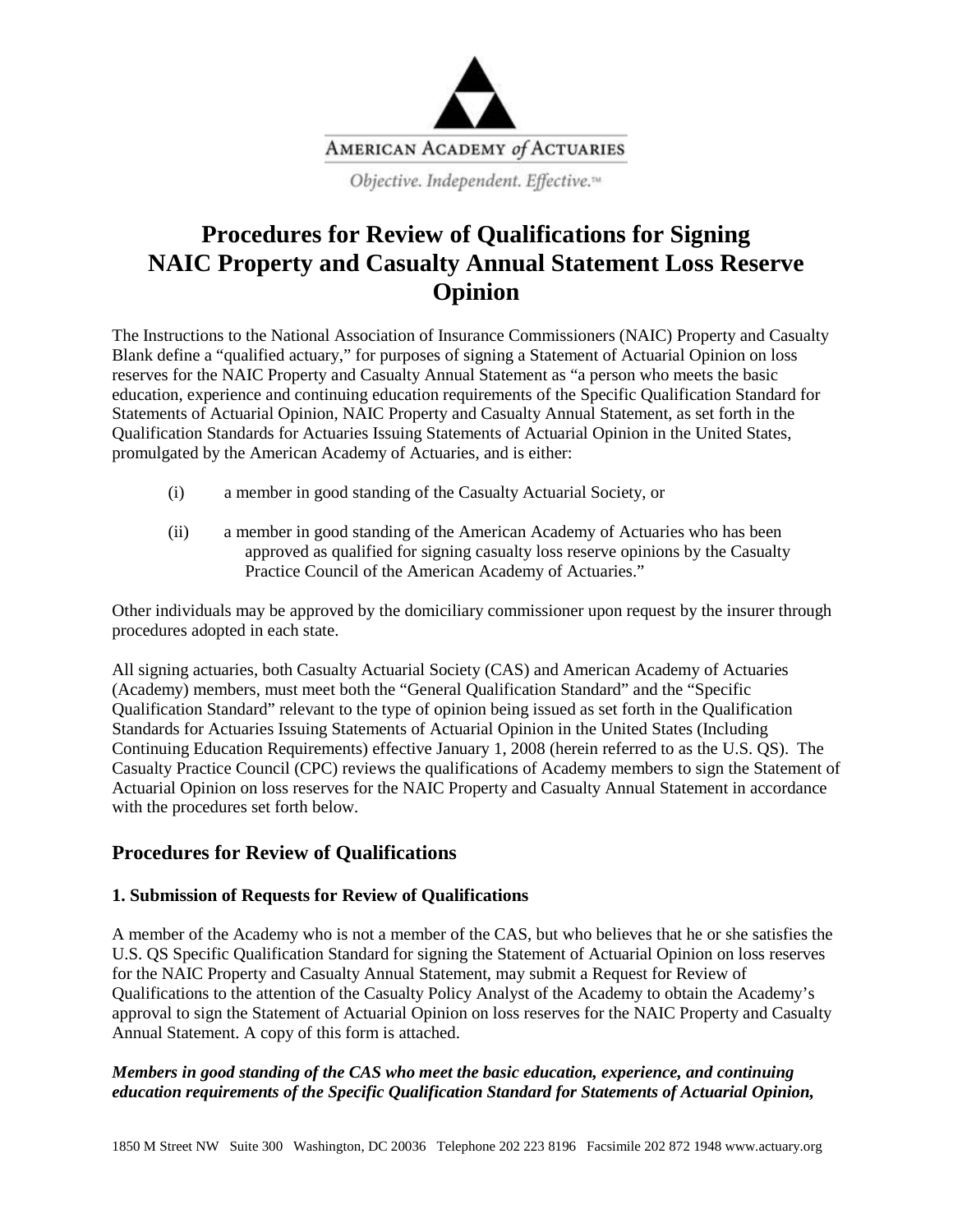*NAIC Property and Casualty Statement, as set forth in the Qualification Standards for Actuaries Issuing Statements of Actuarial Opinion in the United States, promulgated by the Academy, are already defined by the NAIC's Annual Statement Instructions to be "qualified actuaries." Members in good standing of the Academy who are also members in good standing of the CAS and who meet the U.S. Qualification Standards by virtue of their designation and the underlying examinations and education requirements need not apply for a review of their qualifications.*

*To be qualified to sign the Statement of Actuarial Opinion on loss reserves for the NAIC Property and Casualty Annual Statement, CAS members are subject to applicable regulatory requirements, the U.S. Qualification Standards, and the Code of Professional Conduct. Some CAS designees may not meet the U.S. Qualification Standards by virtue of their designation and the underlying examinations and education requirements. For further guidance about that category of actuary, see [Requirements for](http://www.casact.org/newsletter/index.cfm?fa=viewart&id=5789)  ACAS [to Issue NAIC PC Opinions Clarified for the 2011 CAS Syllabus by](http://www.casact.org/newsletter/index.cfm?fa=viewart&id=5789) Mary Frances Miller and [David Menning.](http://www.casact.org/newsletter/index.cfm?fa=viewart&id=5789)*

Requests are to be mailed to:

Casualty Policy Analyst American Academy of Actuaries 1850 M Street NW Suite 300 Washington, DC 20036

## **2. Administrative Processing**

Upon receipt of the Request for Review of Qualifications, Academy staff will ascertain whether all accompanying materials required to be submitted with the request are present and whether the form has been properly completed. Any incomplete requests will be returned to the applicant with a list of the additional materials that must be submitted before consideration of the request will be undertaken.

Academy staff will circulate copies of the completed Request for Review of Qualifications to the members of the CPC in accordance with its procedures.

### **3. Consideration by the CPC**

The CPC will review the Request for Review of Qualifications and vote, in accordance with its procedures, on whether the applicant meets the qualifications to sign the statement on casualty loss reserves. An affirmative vote that the applicant has met the minimum requirements of the Specific Qualification Standard for signing Statements of Actuarial Opinion on loss reserves for the NAIC Property and Casualty Annual Statement by at least two-thirds of all CPC members is necessary for approval.

The CPC may:

- a. Approve the Request for Review of Qualifications without limitations;
- b. Disapprove the Request for Review of Qualifications in its entirety; or
- c. Determine that the applicant is qualified to sign a Statement of Actuarial Opinion on loss reserves for the NAIC Property and Casualty Annual Statement only in limited, specificallyidentified circumstances. The circumstances of such a limitation may relate to particular lines or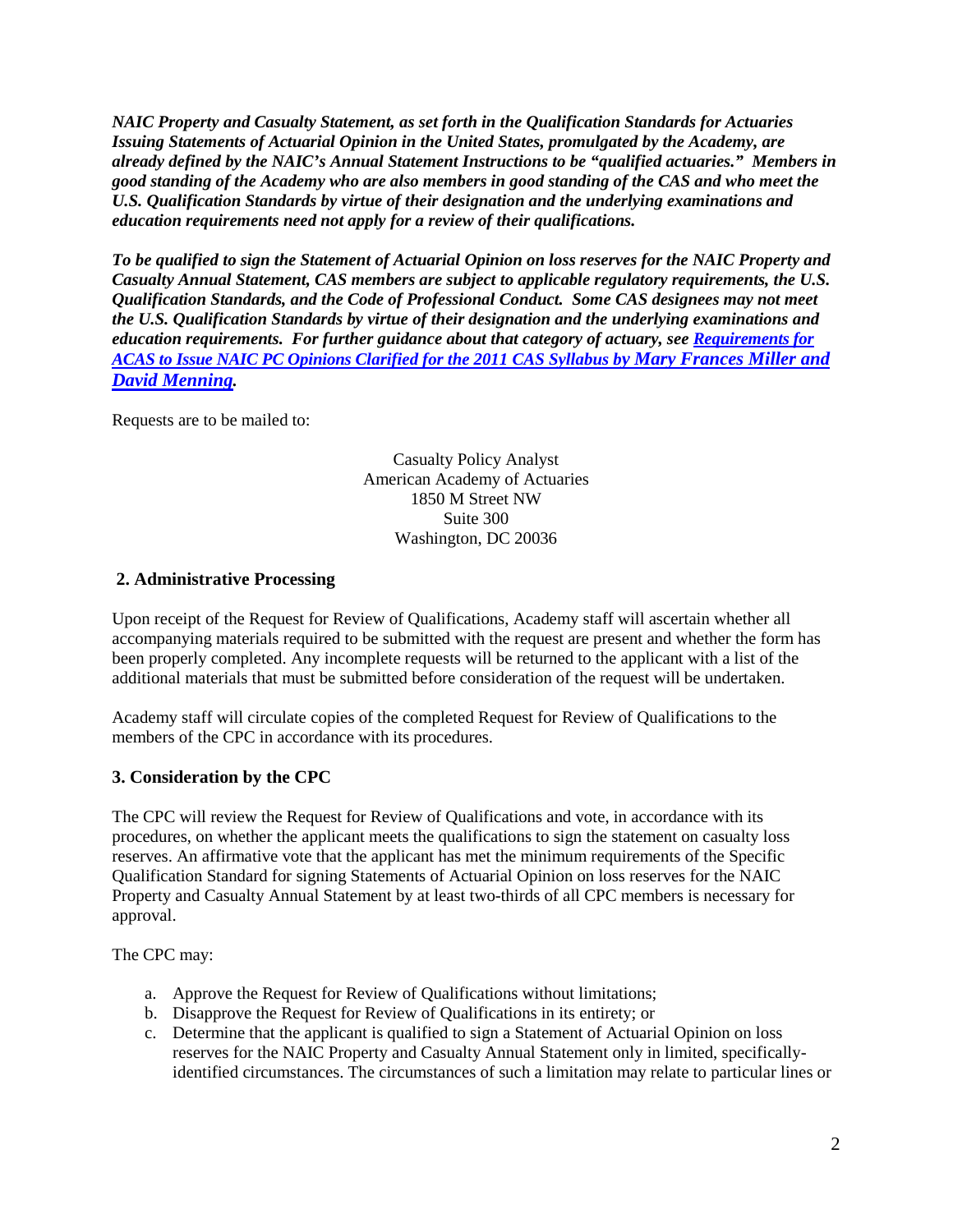blocks of business, identified insurers, or any other limitations deemed appropriate by the CPC in its sole discretion.

At any time, the CPC may request additional information from the applicant that it deems necessary to evaluate the applicant's qualification to sign the Statement of Actuarial Opinion on loss reserves for the NAIC Property and Casualty Annual Statement.

### **4. Notification of Approval**

Upon approval, the Chairperson of the CPC will advise the applicant in writing that the CPC has determined that the applicant has satisfied the requirements for signing the Statement of Actuarial Opinion on loss reserves for the NAIC Property and Casualty Annual Statement. Any limitations that the CPC has imposed on its approval will be described to the applicant in said correspondence.

If the applicant fails to receive at least a two-thirds affirmative vote from the CPC, in accordance with its procedures, the applicant will be informed as to how the application failed to demonstrate qualification to sign the Statement of Actuarial Opinion on loss reserves for the NAIC Property and Casualty Annual Statement and will be advised of the right to seek reconsideration as described below. This approval applies only to the NAIC Property and Casualty Annual Statement Actuarial Opinion and not to any other type of statement of actuarial opinion that may be issued by an actuary.

### **5. Requests for Reconsideration**

If an applicant fails to obtain at least a two-thirds affirmative vote from the CPC to sign the Statement of Actuarial Opinion on loss reserves for the NAIC Property and Casualty Annual Statement, the applicant may request reconsideration. The request for reconsideration should be submitted to the attention of the Casualty Policy Analyst of the Academy and should include a specific response to the CPC's explanation of how the application has failed to demonstrate qualification to sign the Statement of Actuarial Opinion on loss reserves for the NAIC Property and Casualty Annual Statement, together with any additional supporting documentation that the applicant wishes to submit.

The CPC will review any request for reconsideration submitted upon disapproval of a prior Request for Review of Qualifications. For approval on reconsideration, at least two-thirds of the members of the CPC must agree that the individual has demonstrated compliance with the Specific Qualification Standard for signing loss reserve opinions. All decisions of the CPC on reconsideration shall be final.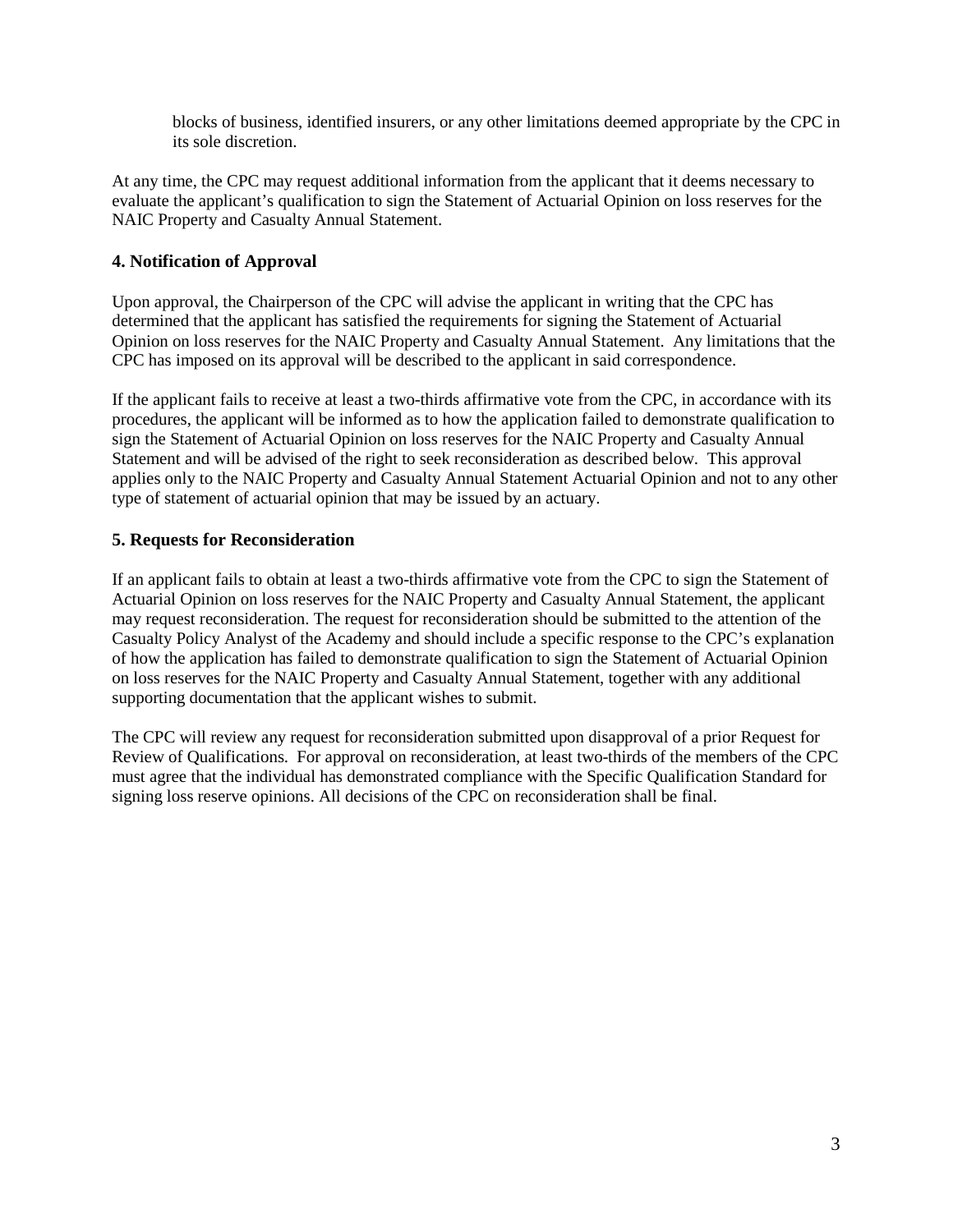

## **Request for Review of Qualifications for Signing the NAIC Property and Casualty Loss Reserve Opinion Annual Statement**

*Please complete each part of this form.* 

Name:

Address:

Telephone:

Actuarial Credentials:

The Specific Qualification Standard under Section 3 of the Qualification Standards for Actuaries Issuing Statements of Actuarial Opinion in the United States (Including Continuing Education Requirements) effective January 1, 2008 (herein referred to as the U.S. QS) for members signing the NAIC Property and Casualty Loss Reserve Opinion Annual Statement requires professional achievement in three areas: education, experience, and continuing education. Each of these subjects constitutes a separate part in this following Request for Review of Qualifications.

*Please indicate the areas for which you believe your qualifications satisfy the Specific Qualification Standard (check one):* 

- |  $\vert$  (a) All areas of loss reserve assignments;
- | | (b) The following specific areas of loss reserve assignments *(indicate, for example, particular lines/blocks of business or specific companies)*: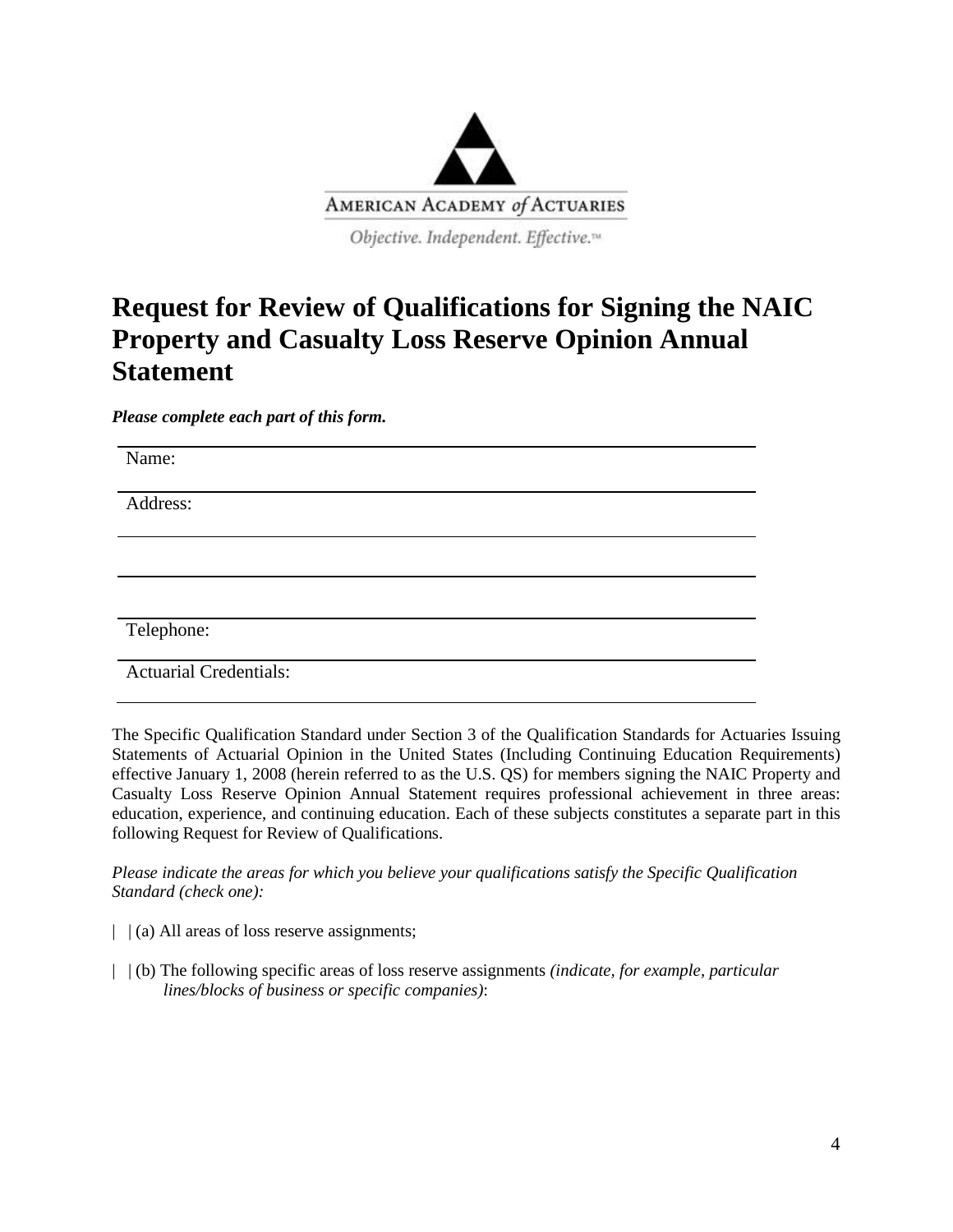## **Part I: Education**

The U.S. QS General Qualification Standard (under Section 2.1) requires, among other things, the member to be knowledgeable, through examination or documented professional development, of the law applicable to the Statement of Actuarial Opinion.

In addition, under Section 3 of the U.S. QS, the following syllabus topics from the Casualty Actuarial Society examinations are required for satisfaction of the Specific Qualification Standard for signing the Statement of Opinion, NAIC Property & Casualty Annual Statement:

- (1) Policy forms and coverages, underwriting and marketing;
- (2) Principles of ratemaking;
- (3) Statutory insurance accounting and expense analysis;
- (4) Premium, loss and expense reserves; and
- (5) Reinsurance.

Alternatively, the member may satisfy the education requirement of the Specific Qualification Standard by acquiring comprehensive knowledge of the applicable syllabus topics through responsible work and/or self-study. In advance of making a statement of actuarial opinion, the member must have obtained a signed statement from another actuary who is qualified to issue Statements of Actuarial Opinion under the Specific Qualification Standard for the Statement of Actuarial Opinion, NAIC Property & Casualty Annual Statement, and must provide a copy of such a statement with the Request for Review of Qualifications.

1. *Please describe how you have obtained the comprehensive knowledge of the applicable law and each of the applicable syllabus topics through examinations and/or through responsible work and study necessary to satisfy the education requirement of the Specific Qualification Standard for signing the Statement of Opinion, NAIC Property & Casualty Annual Statement. Please specifically note any limitations on the scope of your work and study that should be considered by the Casualty Practice Council in reviewing your qualifications. Such limitations might include, but are not necessarily limited to, particular blocks or lines of business or specific insurers. Documentation on studies should include information on formal examinations taken and passed, the examining authority, etc.* 

(*Attach additional sheets as required.)*

2. As noted above, in advance of making a public statement of actuarial opinion, a member who has not successfully completed the required examinations must obtain a written statement from a qualified actuary regarding the member's knowledge of the applicable syllabus topics. *Please attach a copy of the qualified actuary's statement to this Request for Review of Qualifications. Please note that your Request for Review of Qualifications cannot be processed unless such a statement has been submitted. As a guide, see Attachment A.*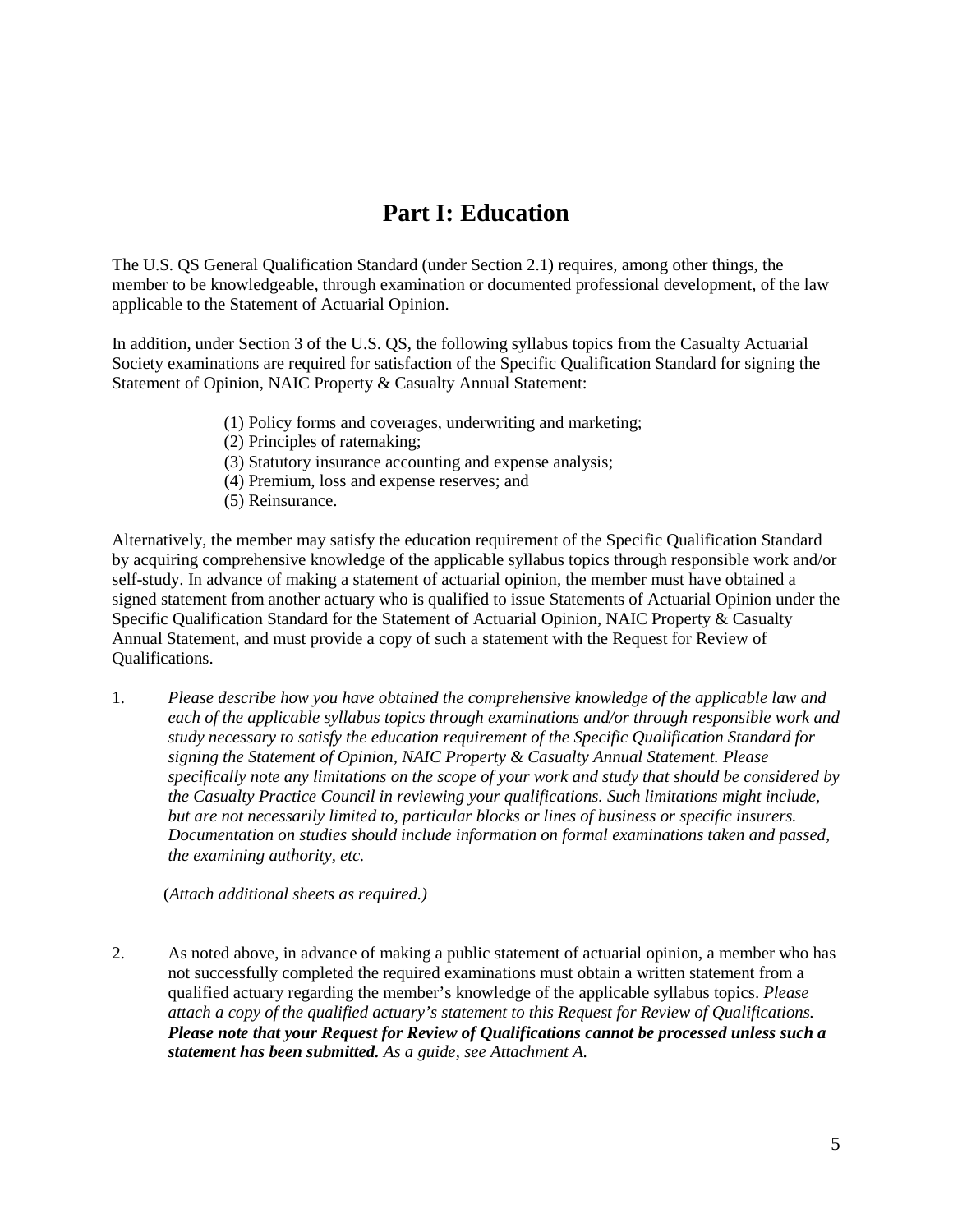The Casualty Practice Council will take into consideration the written statement from the qualified actuary and any other information that the Council believes to be relevant in reaching a decision on the Request for Review of Qualifications.

### 3. **Statement of Review of Applicable Materials**

I hereby certify that I have reviewed the statements of principles issued by the Board of Directors of the Casualty Actuarial Society, as well as the U.S. QS, all applicable Standards of Practice regarding casualty loss reserving and related matters issued by the Actuarial Standards Board, and the [Practice Note on Statements of Actuarial Opinion on P&C Loss Reserves.](http://actuary.org/files/2013_PC_Loss_Reserve_Practice_Note_12.23.13.pdf) Should my Request for Review of Qualifications be approved by the Casualty Practice Council, I will adhere to applicable Standards of Practice in my loss reserve opinion assignments.

*\_\_\_\_\_\_\_\_\_\_\_\_\_\_\_\_\_\_\_\_\_\_\_\_\_\_\_\_\_\_\_\_\_\_ \_\_\_\_\_\_\_\_\_\_\_\_\_\_\_\_\_\_\_\_\_\_\_\_\_\_\_\_\_\_\_\_\_\_\_\_\_*

*(Signature) (Date)*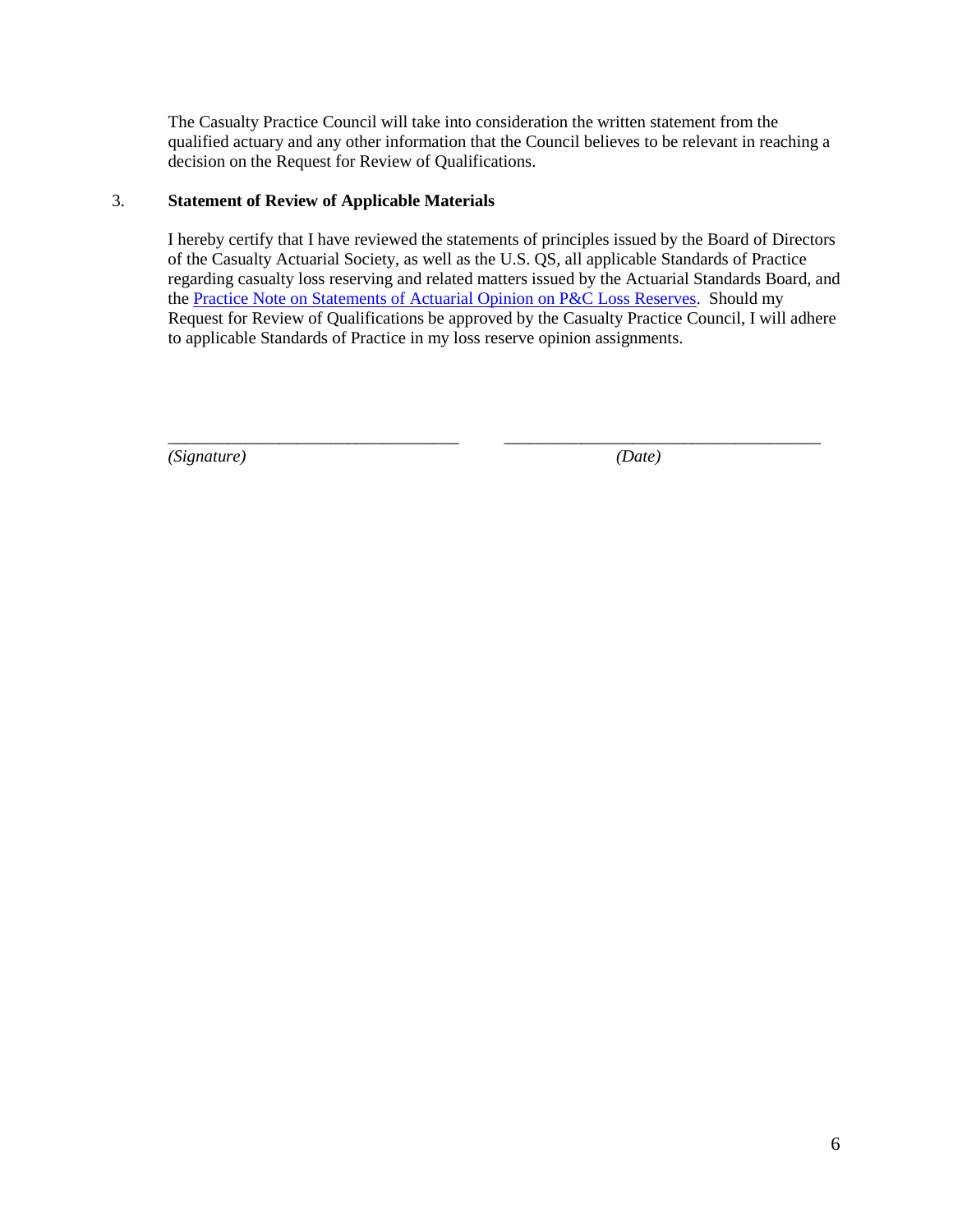## **Part II: Experience**

The Specific Qualification Standard requires that the actuary obtain at least three years of responsible experience relevant to the subject of the Statement of Actuarial Opinion under review by an actuary who was qualified to issue the Statement of Actuarial Opinion at the time that the review took place.

1. *Please describe the three years of recent, relevant experience you have that you believe satisfies the experience requirement of the Specific Qualification Standard. For example, describe the kinds of assignments for which you have been responsible, including examples of certifications and/or opinions you have submitted. Please specifically note any limitations on the scope of your experience that should be considered by the Casualty Practice Council in reviewing your qualifications (such limitations might include, but are not necessarily limited to, particular blocks or lines of business, or specific insurers):* 

*(Attach additional sheets as required.)* 

2. *Please identify the qualified actuary or actuaries who have reviewed your work for at least three years of your total experience. The actuary (or actuaries) may have been a superior, subordinate, peer, or outside consultant:* 

*Please attach a copy of the qualified actuary's statement to this Request for Review of Qualifications. Please note that your Request for Review of Qualifications cannot be processed unless such a statement has been submitted. As a guide, see Attachment B*. *It may be sufficient to have only a single actuary attest to the actuary's experience, provided that the attesting actuary has knowledge of the qualifications of the other reviewing actuary(ies). If the same actuary attests to both the applicant's education and experience, a single letter may be submitted covering both topics.*

- 3. *If you wish, you may attach copies of any loss reserve opinions and/or certifications as evidence of your recent, relevant experience to assist the Casualty Practice Council in reviewing the degree to which you have satisfied the minimal requirements of the Specific Qualification Standard for Statements of Opinion, NAIC Property & Casualty Annual Statement. Redacted material is permissible. Please do not include any confidential material or material of a proprietary nature.*
- 4. *Please state whether you have signed a P&C opinion in the past 10 years. If yes, unless prohibited from doing so by applicable law, please identify the company, describe the circumstances of your signing such an opinion, and identify the source of the approval you received to sign such an opinion. If disclosure of this information is limited by applicable law, please provide us with the applicable law, rule, or regulation that limits such disclosure.*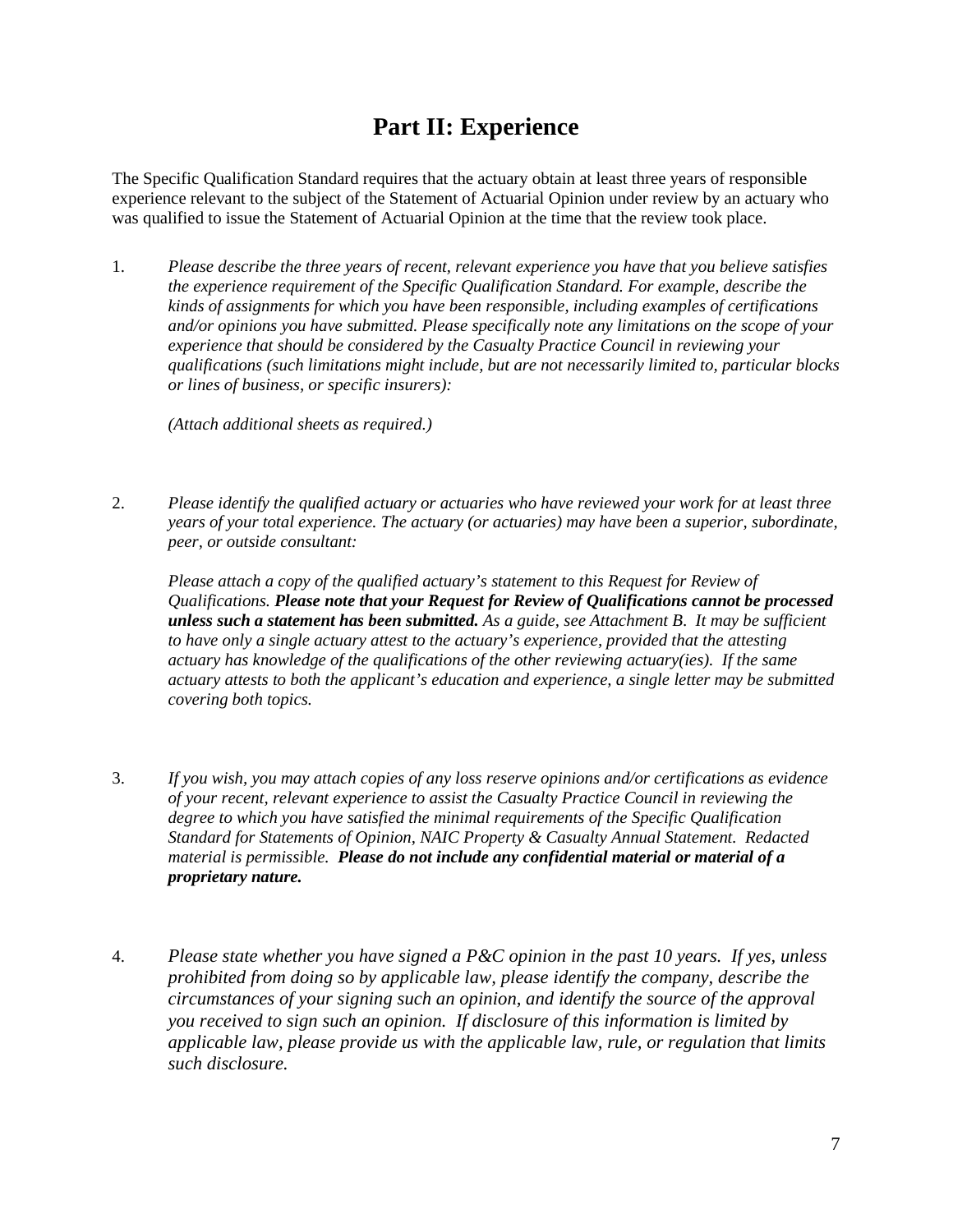## **Part III: Continuing Education**

The U.S. QS require continuing education to be relevant to the area of practice of the statement of actuarial opinion being issued. The minimum required continuing education credits under the U.S. QS that are necessary to maintain qualification in a particular area of practice may not always be sufficient, particularly in areas where change is occurring rapidly.

The U.S. QS requires the following at a minimum:

Thirty credit hours per year of relevant continuing education activities are necessary to satisfy the continuing education requirement, including a minimum of 15 credits directly relevant to the topics listed in Part I. A minimum of six of the 15 credits must be obtained through "organized activities," as defined in the U.S. QS, and a minimum of three hours must cover professionalism topics.

For additional information on the continuing education requirements, please see *Qualification Standards for Statements of Actuarial Opinion in the United States* at [http://actuary.org/qualstandards/.](http://actuary.org/qualstandards/)

*Please submit copies of your continuing education records for the last two years. If you wish to submit continuing education records for prior years as well, you may do so.* 

### **Statement of Compliance**

I hereby certify that I have reviewed the requirements for continuing education contained in the U.S. Qualification Standards and that I have satisfied the requirements for continuing education relevant to the Specific Qualification Standard, Statement of Opinion NAIC Property & Casualty Annual Statement, for the year \_\_\_\_\_\_.

*\_\_\_\_\_\_\_\_\_\_\_\_\_\_\_\_\_\_\_\_\_\_\_\_\_\_\_\_\_\_\_\_\_\_ (Signature)*

*\_\_\_\_\_\_\_\_\_\_\_\_\_\_\_\_\_\_\_\_\_\_\_\_\_\_\_\_\_\_\_\_\_\_\_\_\_*

*(Date)*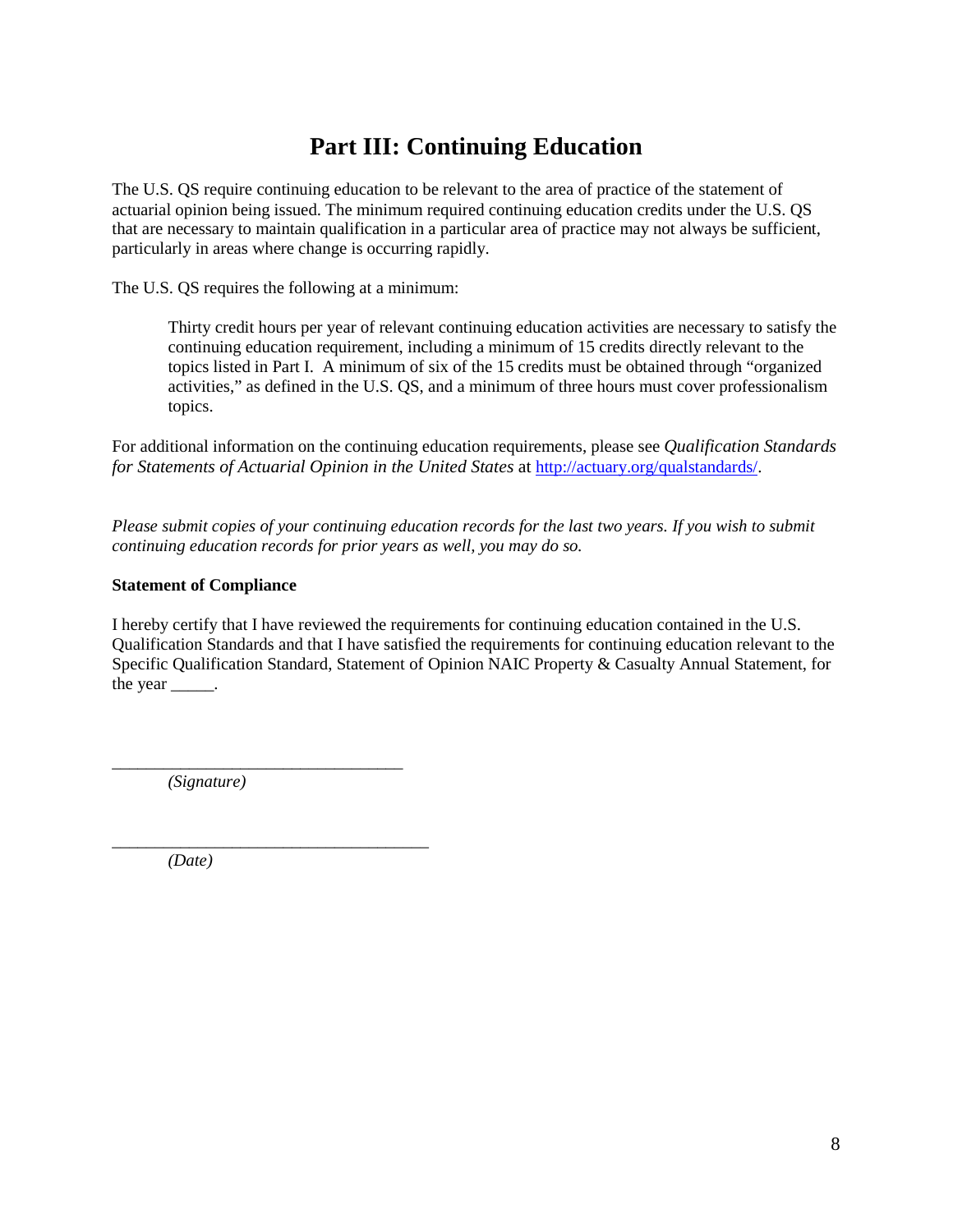#### *Attachment A*

### *Sample Letter Attesting to the Applicant's Knowledge of Casualty Syllabus Topics*

To the Casualty Practice Council:

\_\_\_\_\_\_\_\_\_\_\_\_\_\_\_\_\_\_\_\_\_\_\_\_\_\_\_\_\_\_\_\_\_\_\_\_\_\_\_\_\_\_\_\_\_\_\_\_\_\_.

I have been requested by \_\_\_\_\_\_\_\_\_\_\_\_\_\_\_\_\_\_\_\_\_\_\_ *[applicant]*, M.A.A.A., to provide a written statement regarding the applicant's knowledge of the specific supplemental examination topics required by Section 3 of the Qualification Standards for Actuaries Issuing Statements of Actuarial Opinion in the United States (effective January 1, 2008) (QS), Specific Qualification Standards for signing the NAIC Property and Casualty Loss Reserve Opinion. I meet the Specific Qualification Standards, based upon my education, experience, and continuing education. I hold the following actuarial credentials:

I note that in order to meet the education requirement of the QS, a member must have comprehensive knowledge, through work or study, of the law applicable to Statements of Actuarial Opinion – NAIC Property and Casualty Insurance, the identification, evaluation, and management of risk, relevant policy forms and coverages, underwriting and marketing, principles of ratemaking, statutory insurance accounting and expense analysis, reinsurance, and premium, loss, and expense reserves.

Based upon my knowledge of \_\_\_\_\_\_\_\_\_\_\_\_\_\_\_\_\_\_\_\_\_\_*[applicant]* , it is my opinion and belief that the applicant has gained comprehensive knowledge of these subjects necessary to meet the education requirements of the Specific Qualification Standard of the QS for statements of opinion on loss reserves through the following responsible work and/or self-study: \_\_\_\_\_\_\_\_\_\_\_\_\_\_\_\_\_\_\_\_\_\_\_\_\_\_\_\_\_\_\_\_\_\_\_. It is my belief that the applicant's satisfaction of these minimum education requirements is sufficient to enable the applicant to engage in

*[choose one]* 

(a) all areas of loss reserving;

(b) the following areas of loss reserving (state any limitations by line or block of business or particular insurer):

In so stating, I take no responsibility for the accuracy, completeness, or quality of any work undertaken by \_\_\_\_\_\_\_\_\_\_\_\_\_\_\_\_\_\_\_\_\_\_\_ *[applicant]*.

*\_\_\_\_\_\_\_\_\_\_\_\_\_\_\_\_\_\_\_\_\_\_\_\_\_\_\_\_\_\_\_\_\_\_ \_\_\_\_\_\_\_\_\_\_\_\_\_\_\_\_\_\_\_\_\_\_\_\_\_\_\_\_\_\_\_\_\_\_\_\_\_*

Sincerely yours,

*(Signature) (Date)*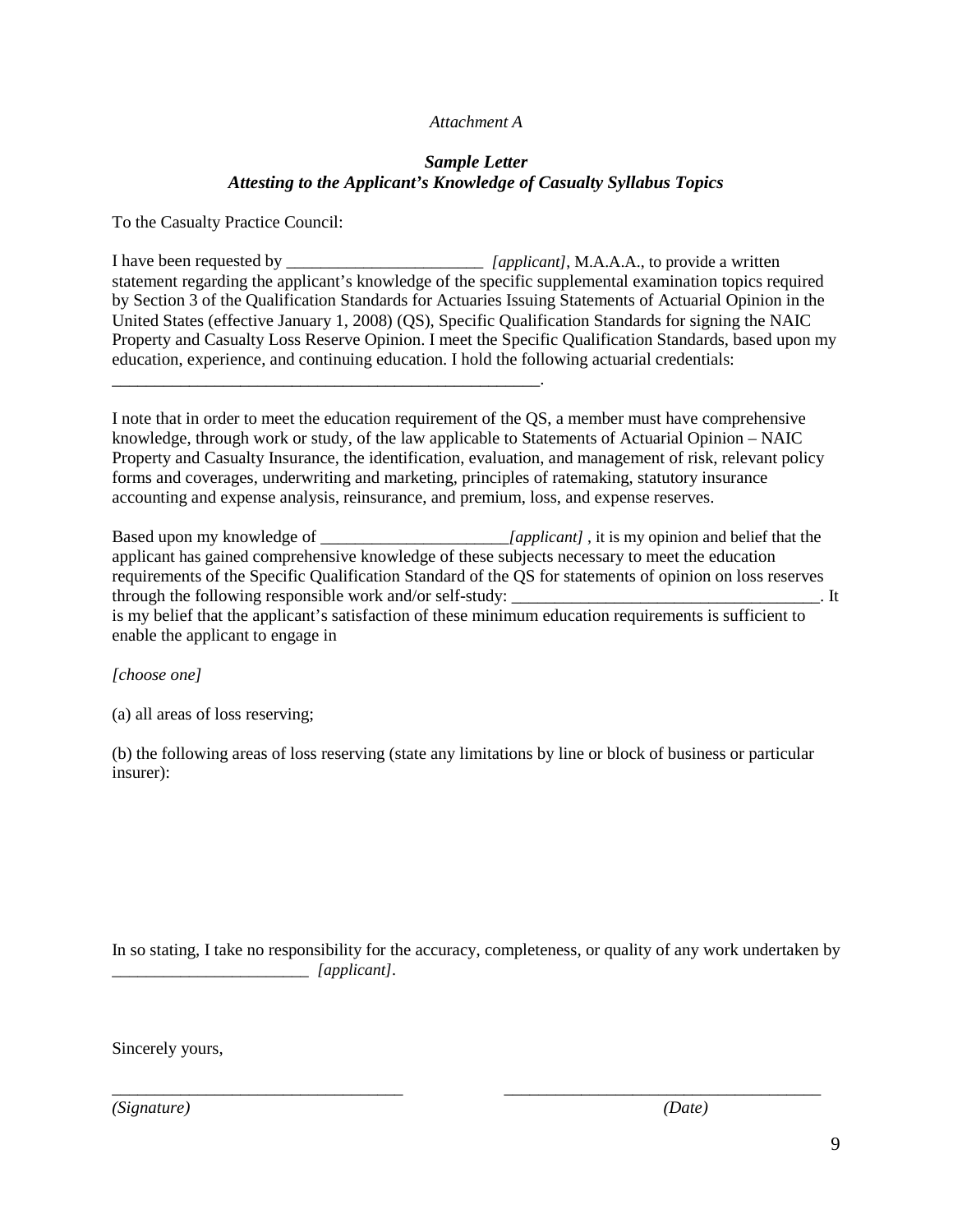#### *Attachment B*

#### *Sample Letter Attesting to the Applicant's Experience*

To the Casualty Practice Council:

I have been requested by \_\_\_\_\_\_\_\_\_\_\_\_\_\_\_\_\_\_\_*[applicant]*, M.A.A.A., to provide a written statement regarding his/her experience relevant to the topics covered by the NAIC Property and Casualty loss reserve opinion. I meet Section 3 of the Qualification Standards for Actuaries Issuing Statements of Actuarial Opinion in the United States (effective January 1, 2008) (QS), the Specific Qualification Standards, based upon my education, experience, and continuing education. I hold the following actuarial credentials: \_\_\_\_\_\_\_\_\_\_\_\_\_\_\_\_\_\_\_\_\_\_\_\_\_\_\_\_\_\_\_\_\_\_\_\_\_\_\_.

I note that in order to meet the experience requirement of Section 3 of the QS, a member must have a minimum of three years of responsible experience relevant to the subject of the Statement of Actuarial Opinion under review by an actuary who was qualified to issue the Statement of Actuarial Opinion at the time that the review took place.

|                            | <i>[applicant]</i> worked under my supervision/review <i>[and that of (name)]</i> from |
|----------------------------|----------------------------------------------------------------------------------------|
|                            | . During that time, the applicant                                                      |
|                            | <i>describe the relevant work performed by</i>                                         |
| $applicant$ ]              | It is my belief that the applicant's experience is sufficient to enable                |
| the applicant to engage in |                                                                                        |

*[choose one]* 

(a) all areas of loss reserving;

(b) the following areas of loss reserving (state any limitations by line or block of business or particular insurer):

In so stating, I take no responsibility for the accuracy, completeness, or quality of any work undertaken by *\_\_\_\_\_\_\_\_\_\_\_\_\_\_\_\_\_\_\_\_\_\_\_\_\_ [applicant]*.

*\_\_\_\_\_\_\_\_\_\_\_\_\_\_\_\_\_\_\_\_\_\_\_\_\_\_\_\_\_\_\_\_\_\_ \_\_\_\_\_\_\_\_\_\_\_\_\_\_\_\_\_\_\_\_\_\_\_\_\_\_\_\_\_\_\_\_\_\_\_\_\_*

Sincerely yours,

*(Signature) (Date)*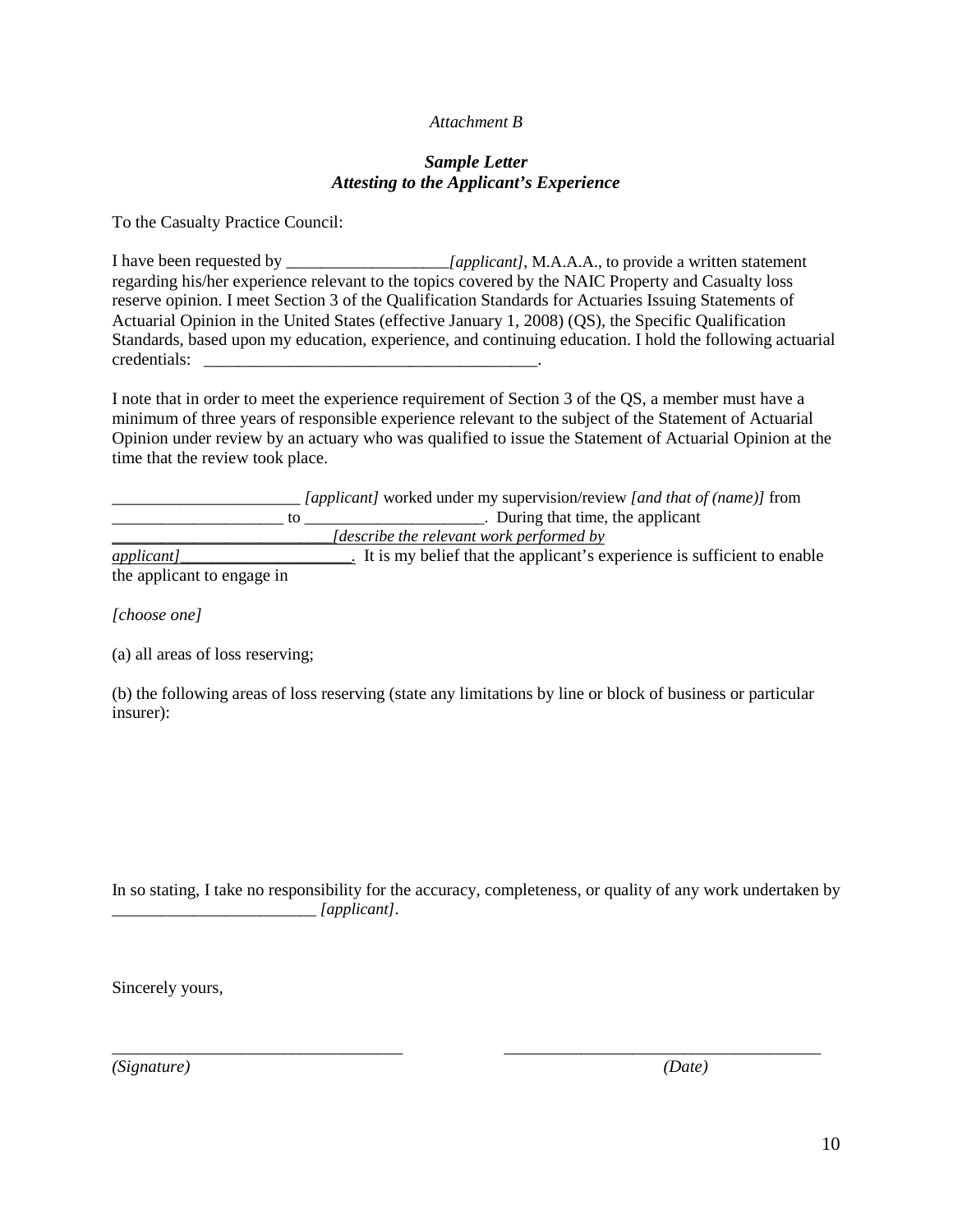

## **General Timeline\* for Casualty Practice Council Review of Qualifications for Signing Statements of Actuarial Opinion, NAIC Property and Casualty Annual Statement**

| <b>Task</b>                                                                                                                                                                                                                                                                                                                                               | <b>Business days</b><br>to complete | <b>Expected Completion Time</b> |  |
|-----------------------------------------------------------------------------------------------------------------------------------------------------------------------------------------------------------------------------------------------------------------------------------------------------------------------------------------------------------|-------------------------------------|---------------------------------|--|
| <b>Step 1:</b> Academy policy analyst receives application (Day 1 of receipt), converts it to<br>electronic format, evaluates it for completeness, and sends application to Casualty Vice<br>President (VP) for consideration. Casualty VP then determines whether application is ready<br>for evaluation.                                                | $1 - 10$                            | 10 business days after receipt  |  |
| <b>Step 2:</b> Following determination by VP, application sent to Casualty Practice Council (CPC)<br>and designated subgroup (appointed by the Casualty VP) for review. Subgroup reviews<br>application and provides recommendation(s) to full CPC. Full CPC then votes to seek<br>additional info from applicant or on final disposition of application. | $1-30$                              | 40 business days after receipt  |  |
| <b>Step 3:</b> Academy staff/volunteers draft communication to applicant about outcome of CPC<br>vote. Written communication explaining outcome or questions/concerns provided to<br>applicant, where applicable.                                                                                                                                         | $1-15$                              | 55 business days after receipt  |  |

| <b>Step 4:</b> Applicant provides additional material, if requested.                                | 1-10     | 65 business days after receipt |
|-----------------------------------------------------------------------------------------------------|----------|--------------------------------|
|                                                                                                     |          |                                |
| Step 5: Additional material sent to designated subgroup for consideration.                          | 1-10     | 75 business days after receipt |
|                                                                                                     |          |                                |
| Step 6: Designated subgroup discusses additional material via confidential conference call and      | $1 - 10$ | 85 business days after receipt |
| conveys that information to CPC members. Full CPC then votes to seek additional info from           |          |                                |
| applicant or on final disposition of application.                                                   |          |                                |
|                                                                                                     |          |                                |
| If an application has not received final approval or denial, the process returns to <b>Step 3</b> . |          |                                |

Barring extenuating circumstances, an applicant generally is contacted within 50-55 business days of the Casualty Practice Council's receipt of his/her original application.

\* Unexpected events could occur that may subject the application process to additional delay.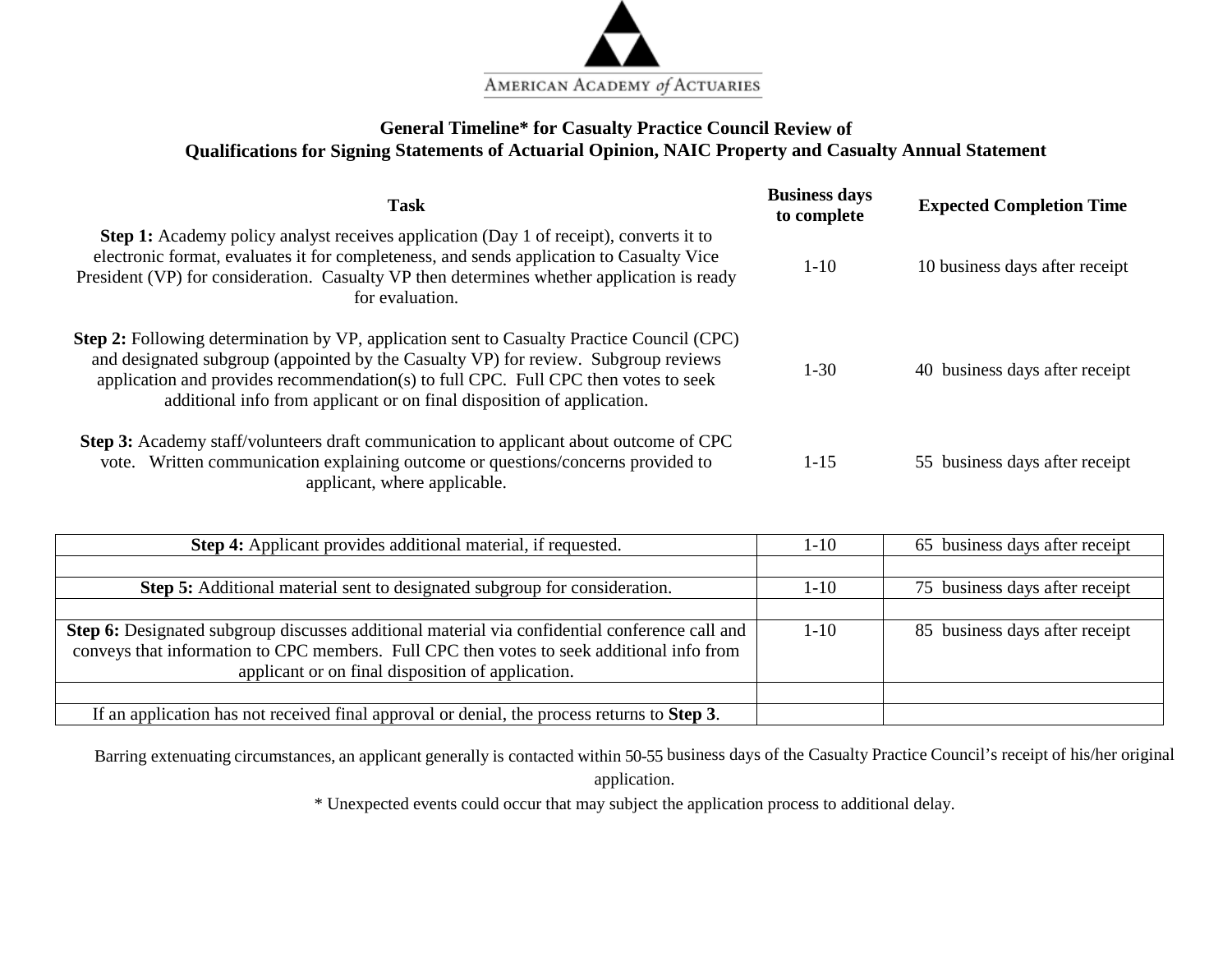American Academy of Actuaries Casualty Practice Council Process for Approving Academy Members to Sign NAIC Statements of Actuarial Opinion

> Casualty Actuarial & Statistical Task Force 2013 NAIC Summer National Meeting

> > Michael E. Angelina Vice-President, Casualty



AMERICAN ACADEMY of ACTUARIES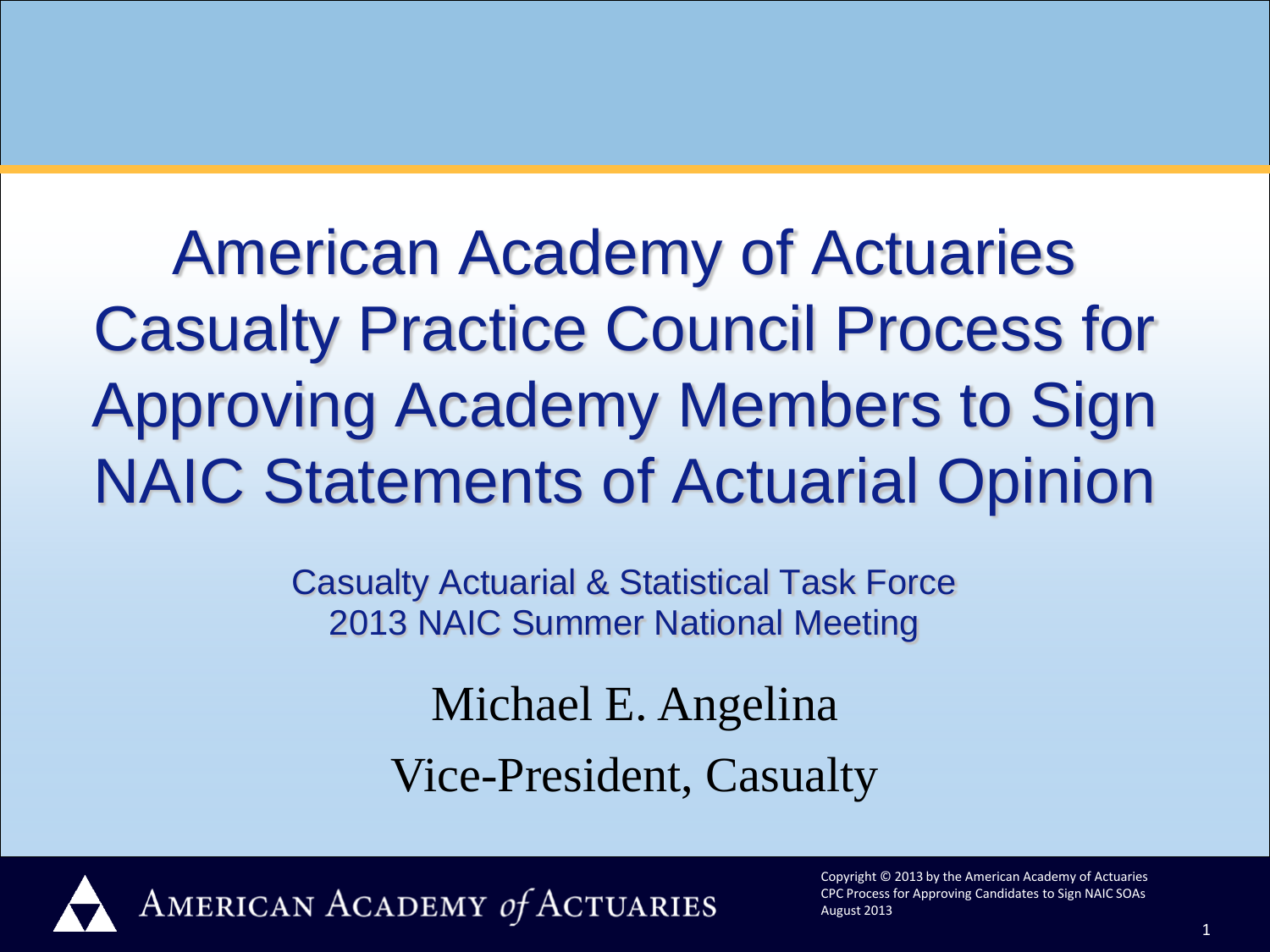

- **Background**
- **Requirements (Qualifications)**
- **Application Process and Documentation**
- Academy Casualty Practice Council Process
- **Outcomes**

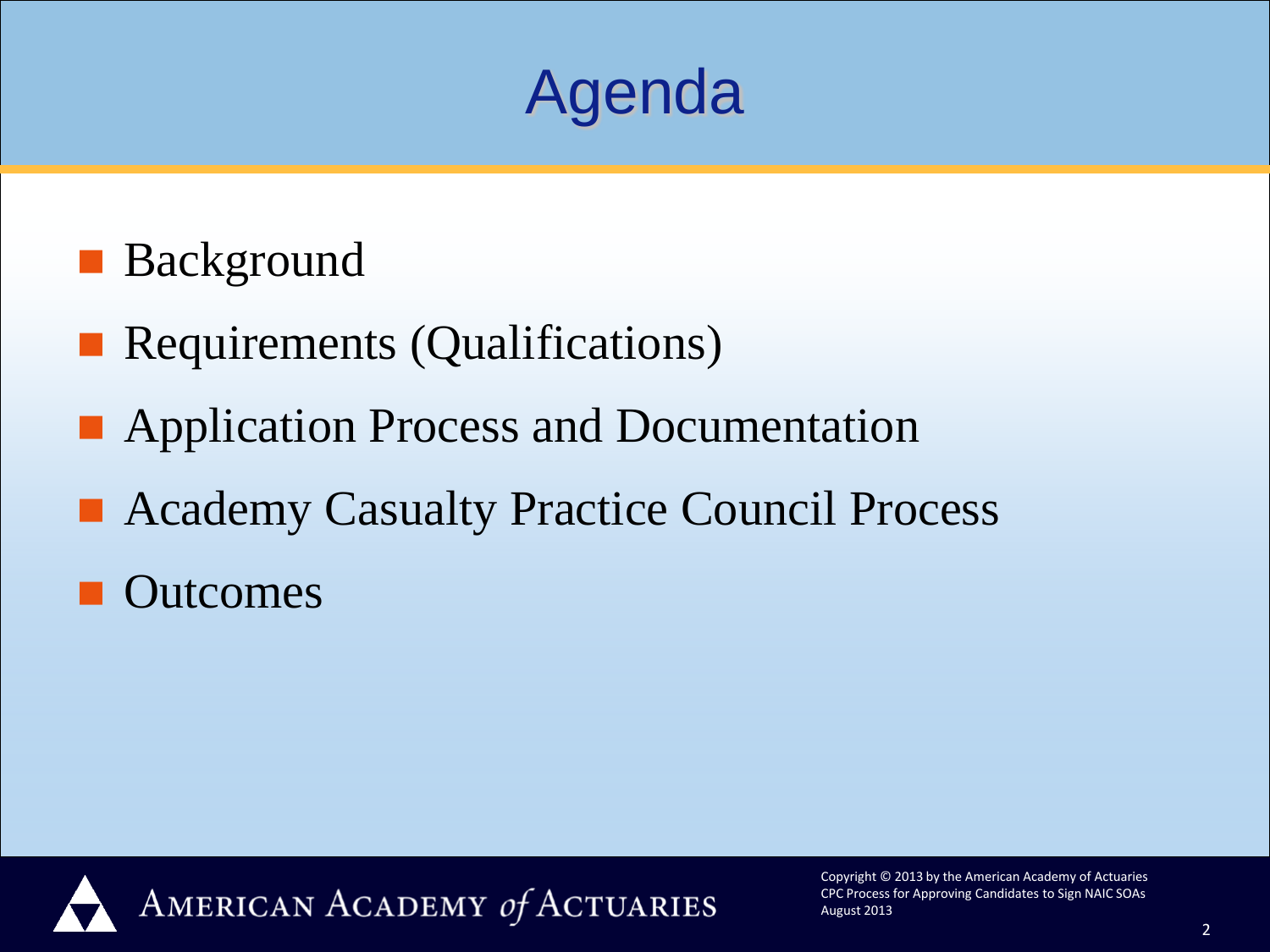# **Background**

- NAIC Instructions for signing Statements of Actuarial Opinion (SAOs) require an actuary to
	- Meet basic education, experience, and continuing education requirements of U.S. Qualification Standards
		- General Qualification Standards (Section 2);
		- Specific Qualification Standards (Section 3); and
		- Code of Professional Conduct (Precept 2)
	- Be a member in good standing of the Casualty Actuarial Society or member of the Academy approved as a qualified actuary by Academy's Casualty Practice Council (CPC)



AMERICAN ACADEMY of ACTUARIES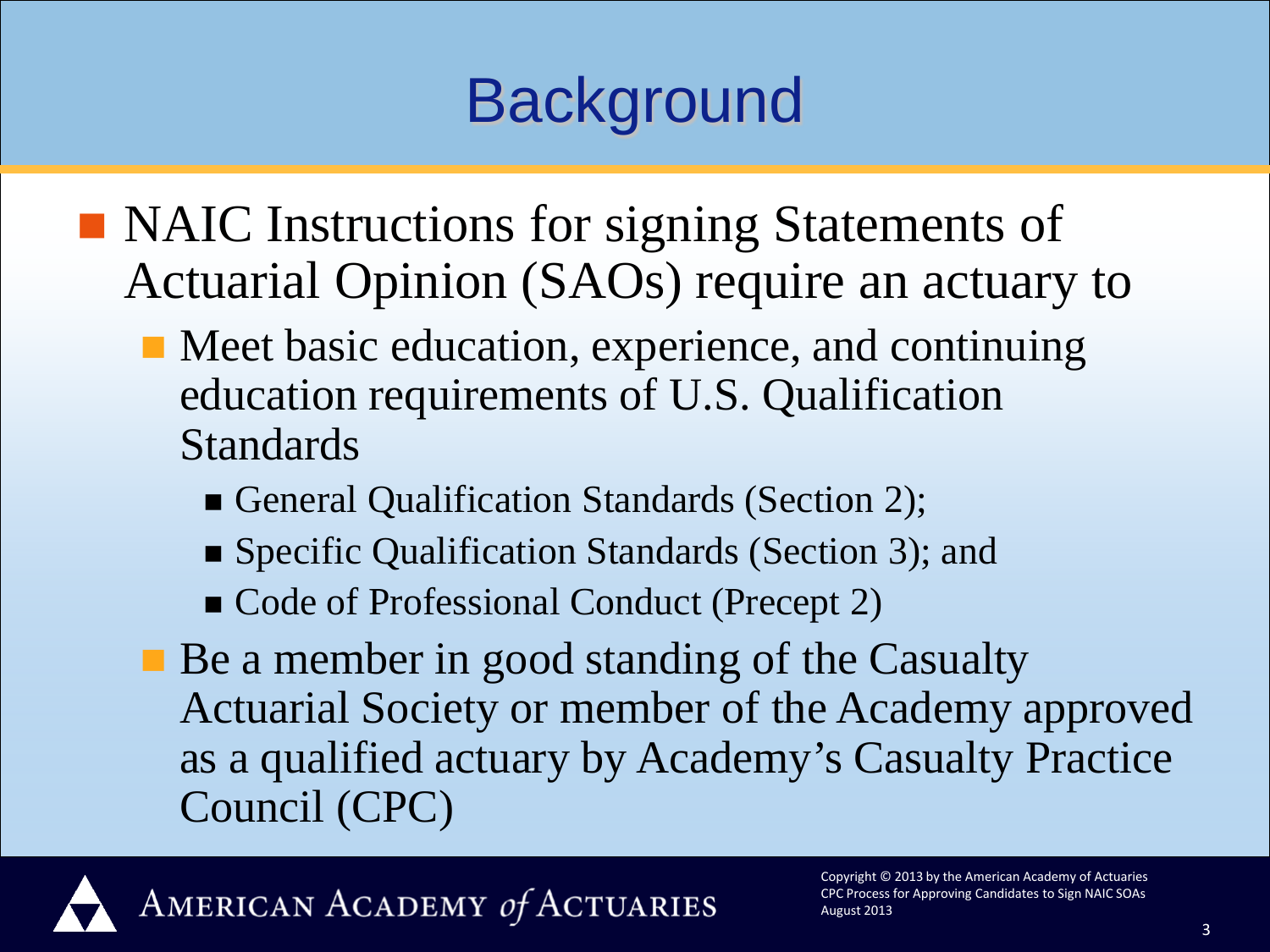## **Requirements**

Education

- All areas within the scope of SAO or specific lines of business (or particular companies) – Section 3 of U.S. Qualification Standards
- Comprehensive knowledge of law and syllabus topics through responsible work and/or self-study

Experience

- **Three years of responsible experience relevant to the subject of the** SAO
	- Under the review of an actuary who was qualified to issue the SAO

## Continuing education

- The minimum required to maintain qualification *may not always be sufficient*, particularly in areas of practice where change is occurring rapidly, pursuant to Precept 2 of the Code of Professional Conduct
- 30 credits (hours) per year; three credits on professionalism
- **Minimum of 15 credits relevant to SAO topic** 
	- Six credits of "organized activities"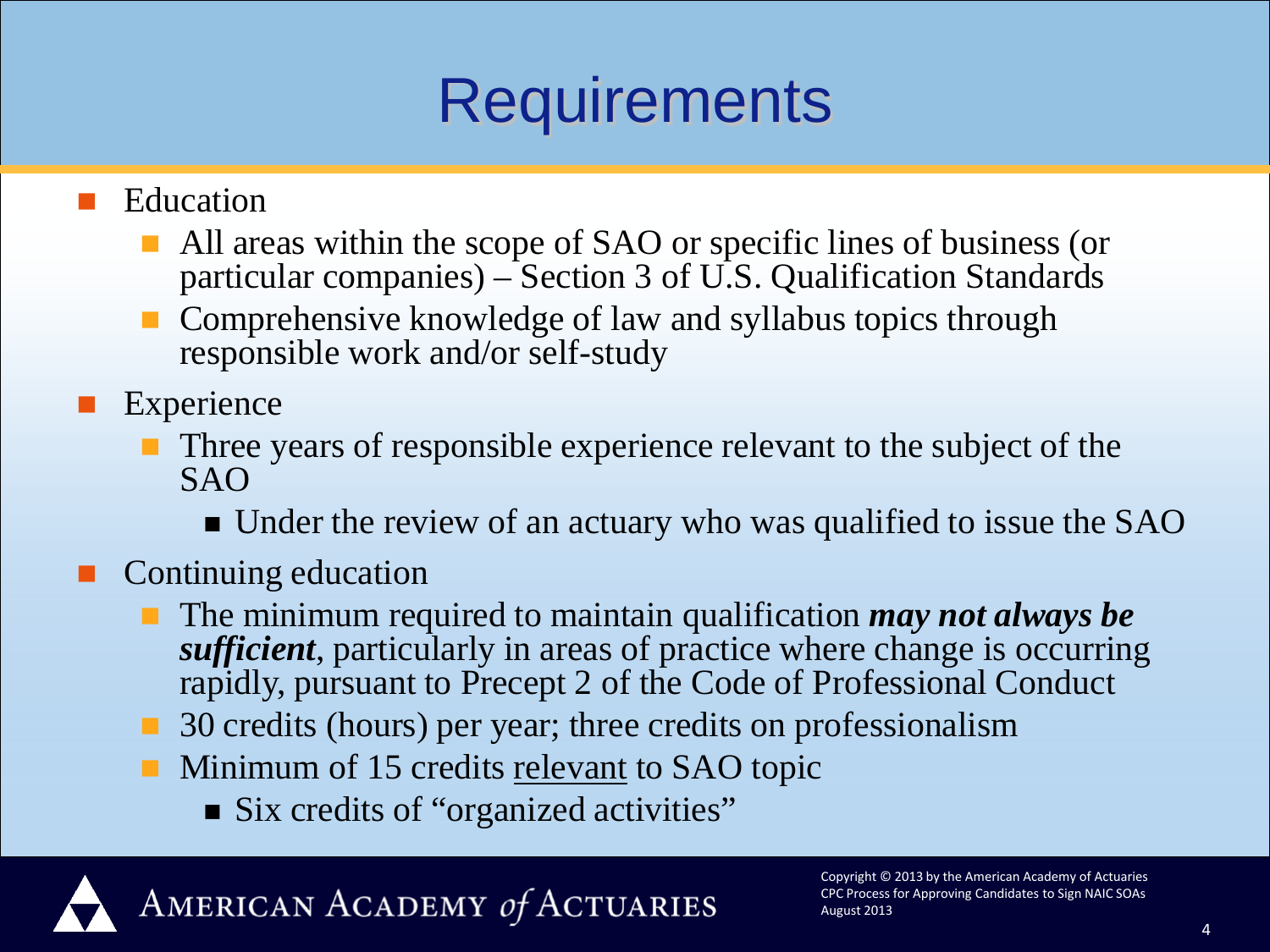# Application Process & Documentation

- 1. Submission of request by applicant, including definition of scope of SAO:
	- All areas versus particular lines, companies, blocks of business
- 2. Description of how applicant has met the comprehensive education requirement
	- Specifically include any limitations on the scope of work and study
	- **N** Written statement from a qualified actuary regarding the applicant's knowledge of the applicable syllabus topics
	- Statement (Certification) that:
		- Applicant has reviewed applicable materials:
			- CAS Statements of Principles; ASB Actuarial Standards of Practice (ASOPs); Academy Practice Note on SAOs on P&C Loss Reserves
		- If approved, applicant will adhere to applicable ASOPs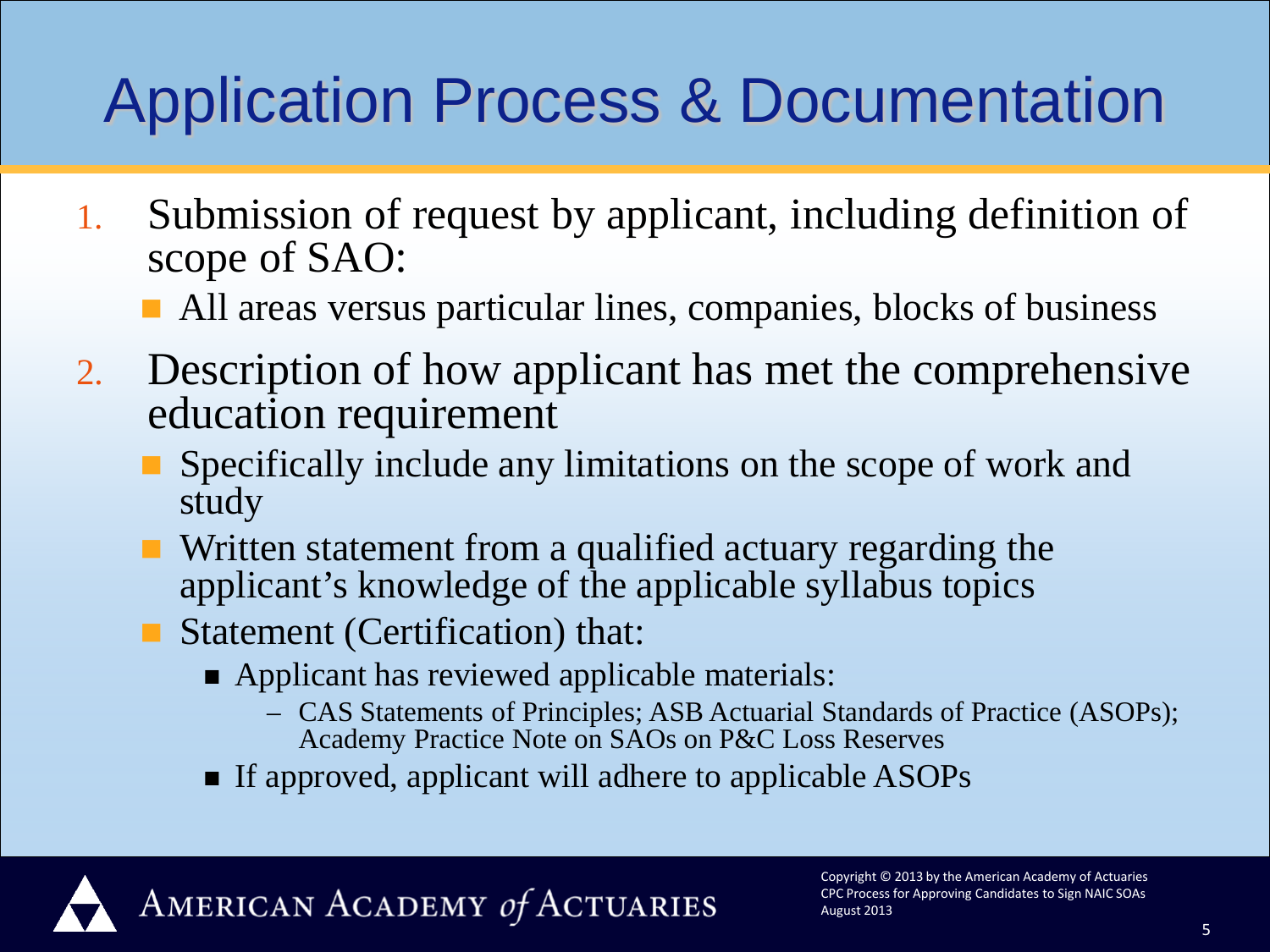## Application Process & Documentation (continued)

- 3. Description of the three years of recent, relevant experience that satisfies the experience requirement
	- Kinds of assignments, limitations on scope
	- **Written statement from a qualified actuary who has** reviewed the applicant's work for at least three years
		- "Qualified actuary" is someone who is qualified to sign an NAIC P&C loss reserve opinion pursuant to Section 3 of the U.S. Qualification Standards
		- May be a superior, subordinate, peer, outside consultant
	- May attach copies of opinions/certifications; no confidential or proprietary material
- 4. Copies of continuing education records for the last two years, including a statement of compliance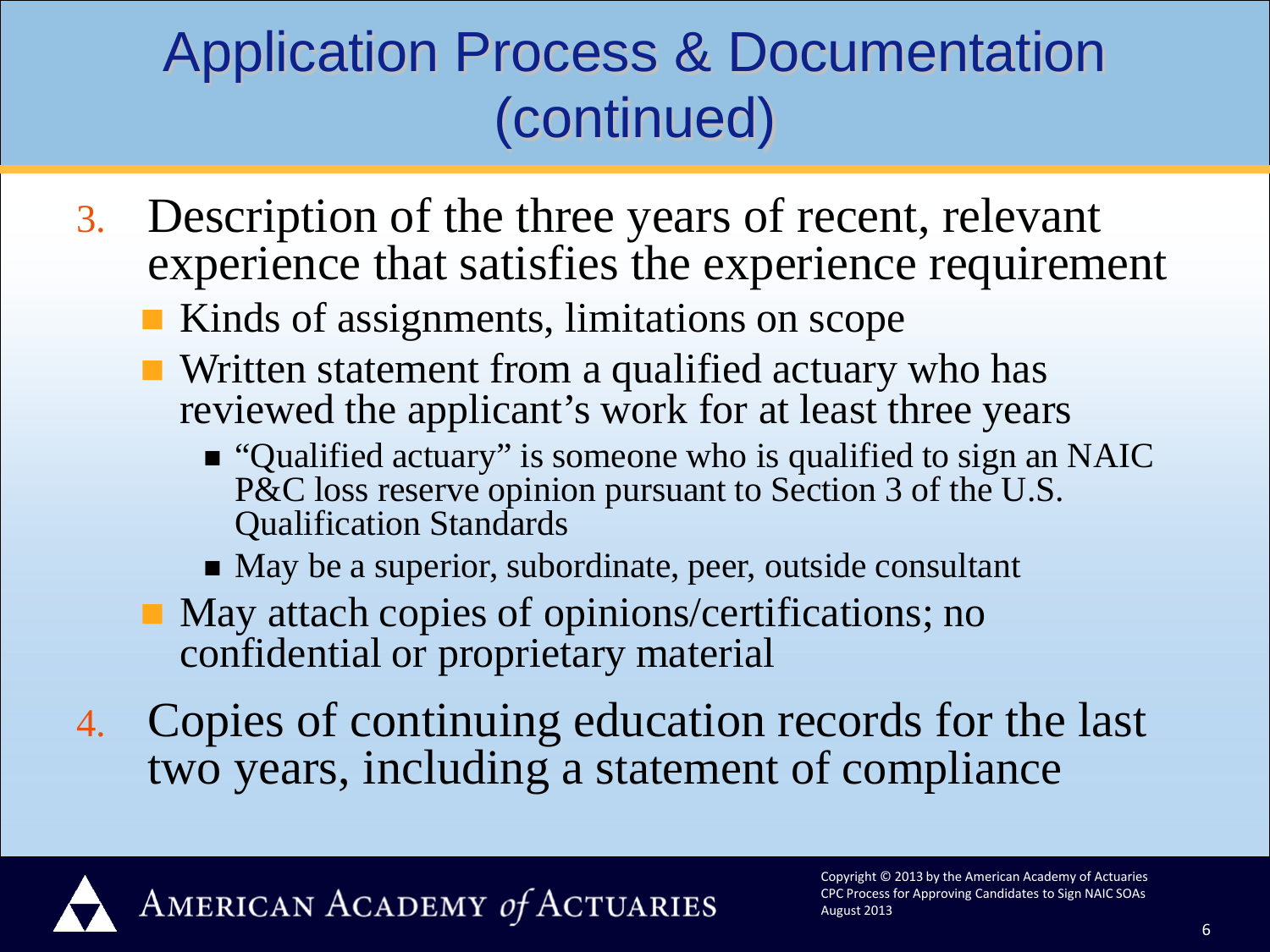## CPC Process

- Submission received and reviewed for completeness by casualty policy analyst; then forwarded to Casualty VP
- CPC or subgroup meets to discuss application, including reference letters, and reviews materials concerning the applicant's:
	- **E**ducation
	- **Experience**
	- Continuing education
- **Determine whether additional information is required or** move to full vote of CPC, as described below
- **Process can take 30 to 90 days depending upon complexity and** completeness of submission

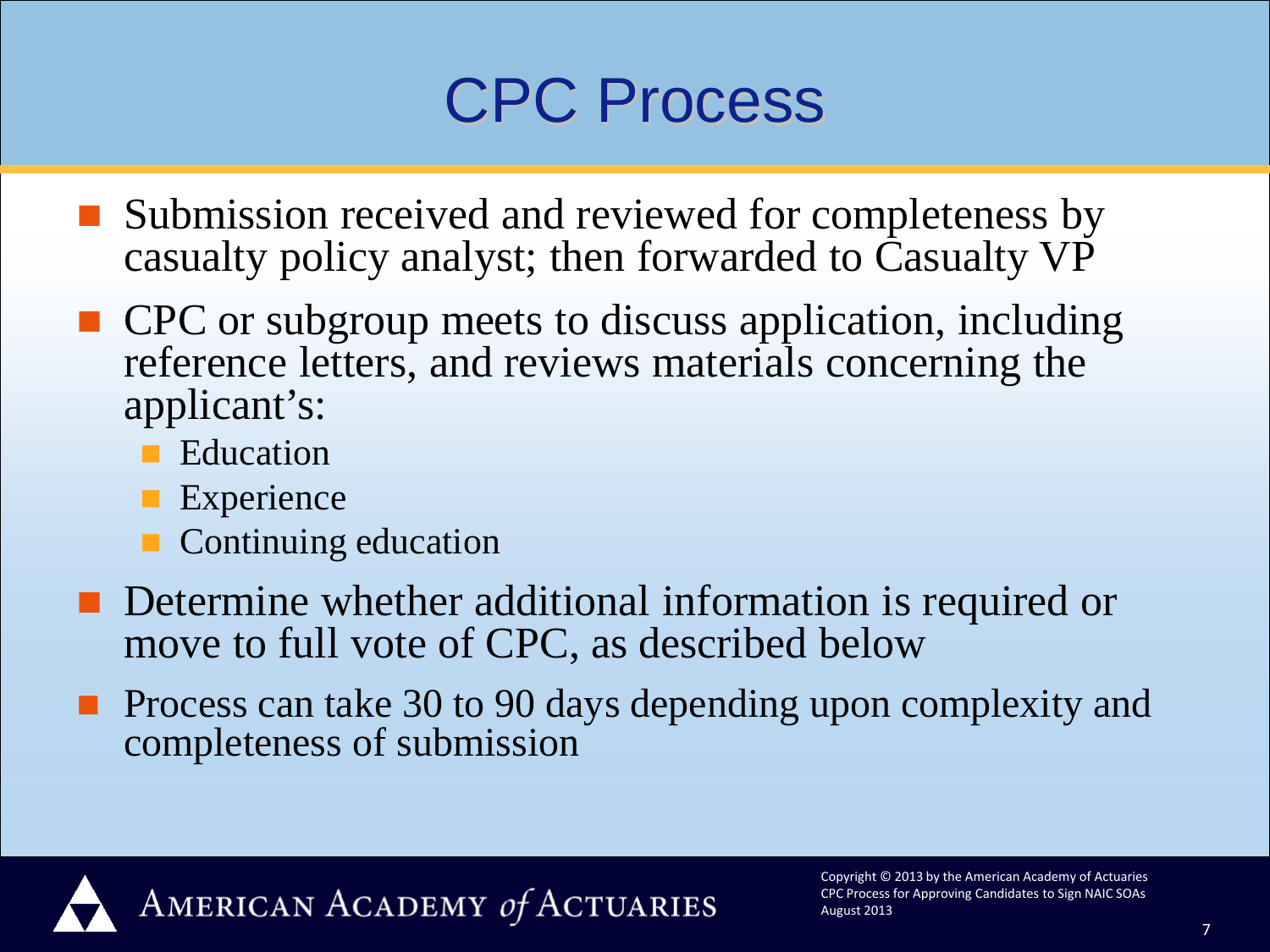## Possible Outcomes

- Vote to grant applicant:
	- **Approval with full scope; or**
	- Approval with limited scope; or
		- **Certain legal entities and years**
		- Blocks of business (runoff only)
		- **Certain lines of business**
		- Specific years (applicant can re-apply)
		- Other limitations as appropriate
	- **No** approval
- Decision requires two-thirds of CPC members
	- CPC members take this responsibility very seriously and professionally
- Notification to the applicant provided in writing; approval is evidenced by a letter issued by the CPC describing scope of approval, including any limitations